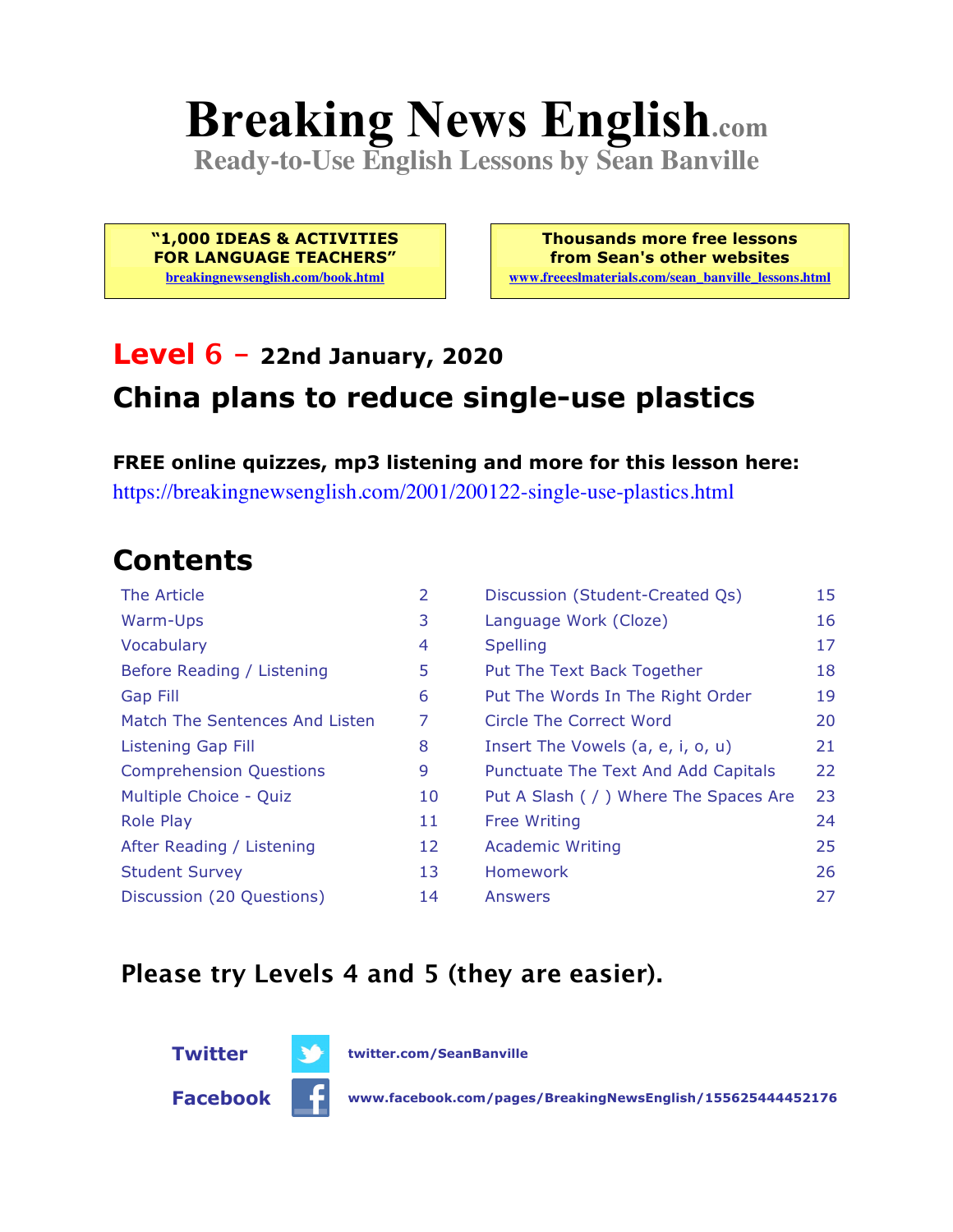## **THE ARTICLE**

From https://breakingnewsenglish.com/2001/200122-single-use-plastics.html

China has unveiled ambitious plans to drastically reduce single-use plastics by 2025. China's National Development and Reform Commission is fast-tracking a number of measures designed to slash the production and use of plastics over the next five years. It announced that by the end of 2020, non-biodegradable plastic bags will be banned in supermarkets and shopping malls in major cities. The ban will also apply to food delivery services, which use vast amounts of the plastics. Single-use plastic straws and cutlery used by food takeaway services will be banned nationwide by the end of this year. China will encourage the use of alternative materials such as non-plastic products and biodegradable shopping bags.

Single-use plastics are one of the world's biggest sources of plastic pollution. They have become a ubiquitous part of daily life and a part of our throwaway culture. The Chinese authorities set a goal of reducing the "intensity of consumption" in order to reverse our reliance on single-use plastics. Previous regulations to curb plastic use, in 2008, led to an estimated cut in plastic bag production of 67 billion bags. The United Nations said it is urgent that all countries adopt policies similar to those China is introducing. It said: "We are already unable to cope with the amount of plastic waste we generate, unless we rethink the way we manufacture, use and manage plastics."

Sources: https://www.**scmp.com**/news/china/society/article/3046760/china-unveils-plan-reduce-single-useplastic-2025 http://www.**xinhuanet.com**/english/2020-01/19/c\_138718276.htm https://www.**motherjones.com**/environment/2020/01/china-plastics-ban-straws-bags/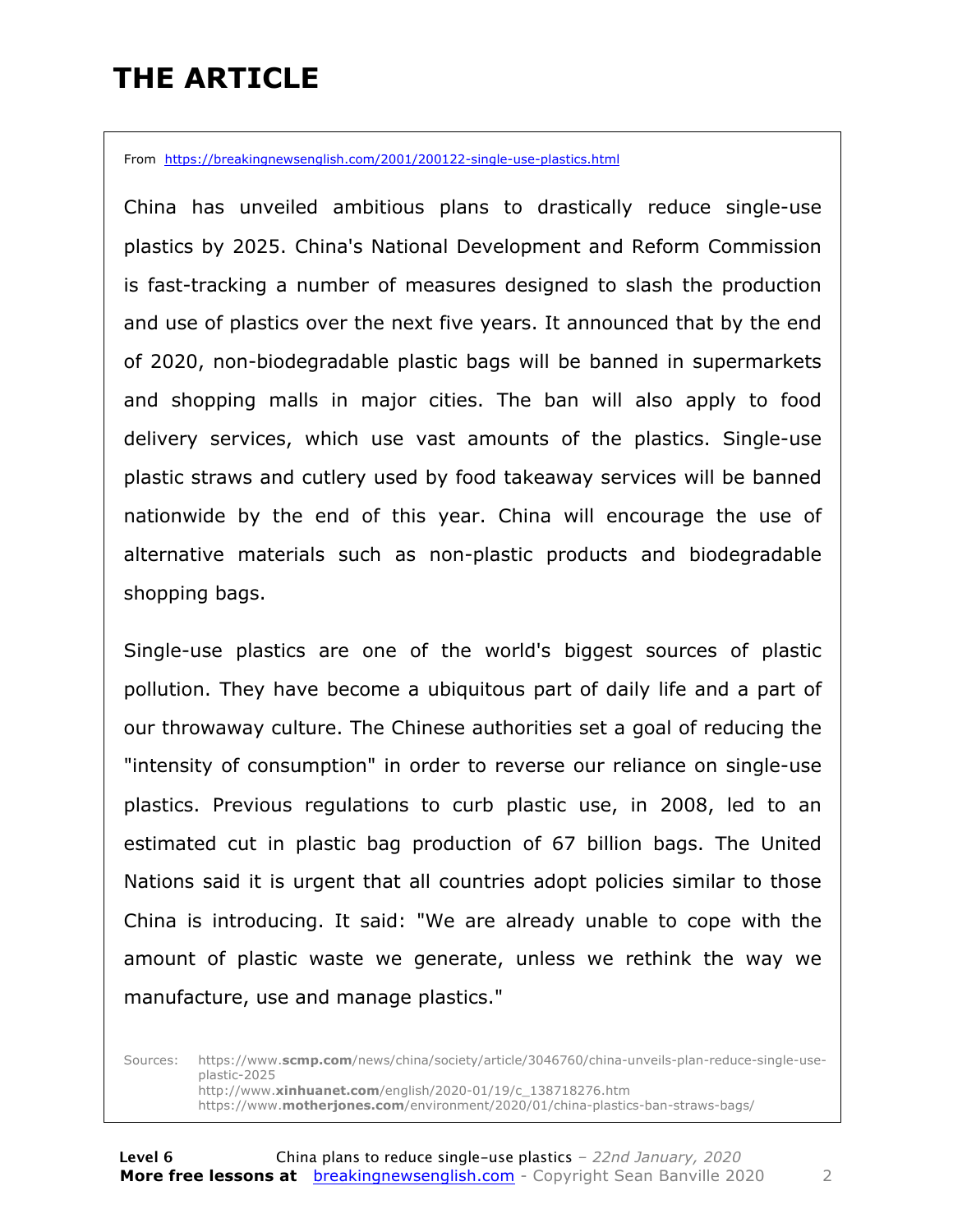**1. SINGLE-USE PLASTICS:** Students walk around the class and talk to other students about single-use plastics. Change partners often and share your findings.

**2. CHAT:** In pairs / groups, talk about these topics or words from the article. What will the article say about them? What can you say about these words and your life?

ambitious / measures / production / plastics / supermarkets / nationwide / bags / pollution / daily life / culture / consumption / urgent / policies / waste / manage

Have a chat about the topics you liked. Change topics and partners frequently.

**3. BAN:** Students A **strongly** believe all plastics should be banned; Students B **strongly** believe this would be silly. Change partners again and talk about your conversations.

4. ALTERNATIVES: How necessary is it for these things to be plastic? What are the alternatives to plastic? How much better would they be? Complete this table with your partner(s). Change partners often and share what you wrote.

| Plastic      | <b>How Necessary?</b> | <b>Alternatives</b> | <b>How Much Better?</b> |
|--------------|-----------------------|---------------------|-------------------------|
| straws       |                       |                     |                         |
| pens         |                       |                     |                         |
| cutlery      |                       |                     |                         |
| bottles      |                       |                     |                         |
| bags         |                       |                     |                         |
| kitchen wrap |                       |                     |                         |

**5. BIO-DEGRADABLE:** Spend one minute writing down all of the different words you associate with the word "biodegradable". Share your words with your partner(s) and talk about them. Together, put the words into different categories.

**6. POLLUTION:** Rank these with your partner. Put the worst effects of plastic pollution at the top. Change partners often and share your rankings.

• Littered streets

• Release of toxins

• Dirty rivers

- Use of oil
- Micro-plastics in food chain
- Plastics in whales' stomachs
- Ocean garbage patches
- Groundwater pollution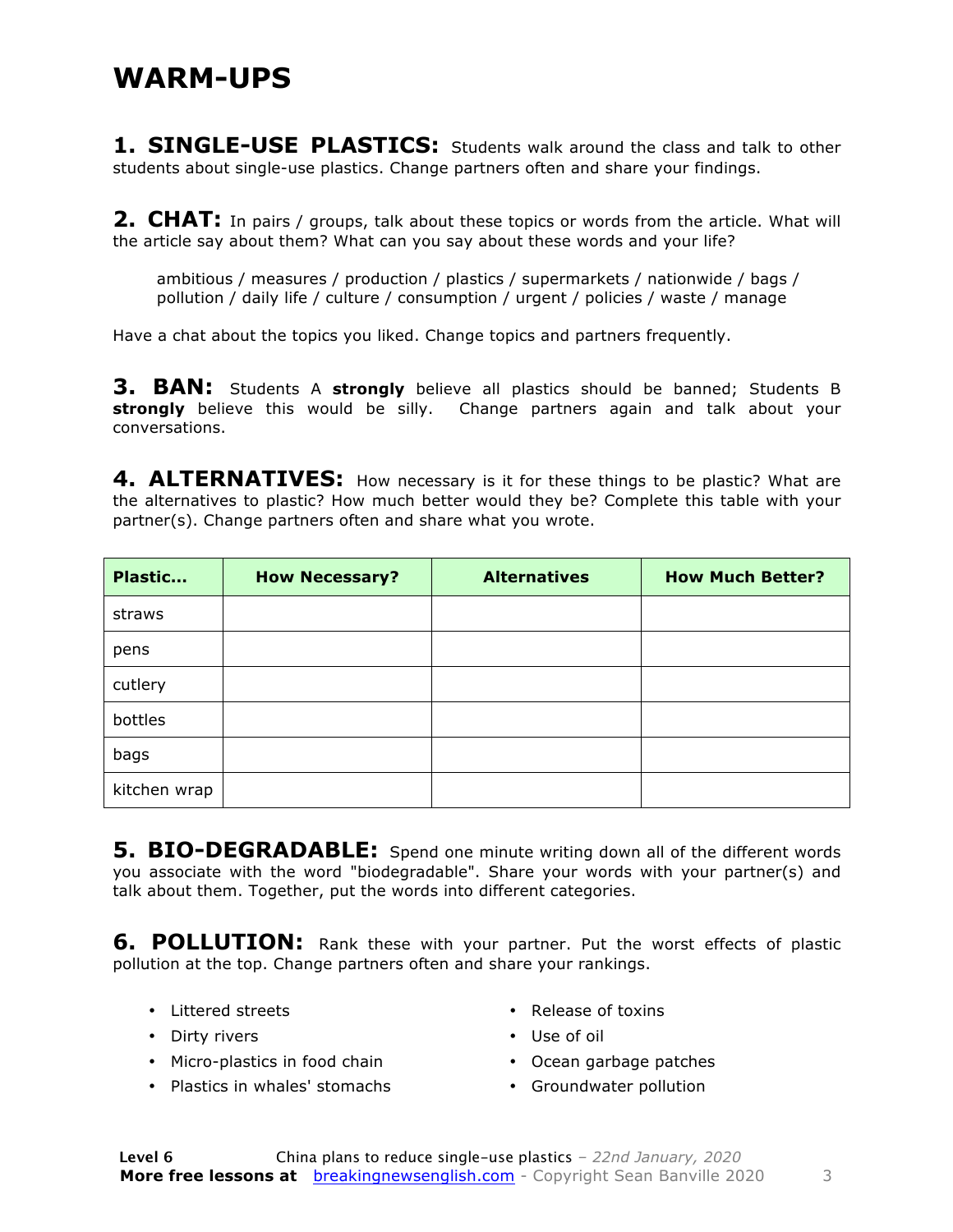### **VOCABULARY MATCHING**

### **Paragraph 1**

| 1.  | unveiled      | a. | Greatly reduce a price, quantity, etc.                                                                                    |
|-----|---------------|----|---------------------------------------------------------------------------------------------------------------------------|
| 2.  | drastically   | b. | Of a substance or object capable of being<br>broken down and returned to nature by<br>bacteria or other living organisms. |
| 3.  | measures      | c. | Showed or announced publicly for the first<br>time.                                                                       |
| 4.  | slash         | d. | Of one or more things available as another<br>possibility.                                                                |
| 5.  | biodegradable | e. | In a way that is likely to have a strong or<br>far-reaching effect.                                                       |
| 6.  | vast          | f. | A plan or course of action taken to achieve a<br>particular purpose.                                                      |
| 7.  | alternative   | g. | Of very great extent or quantity; immense.                                                                                |
|     | Paragraph 2   |    |                                                                                                                           |
| 8.  | sources       | h. | Deal effectively with something difficult.                                                                                |
| 9.  | ubiquitous    | i. | A place, person, or thing from<br>which<br>something comes or can be obtained.                                            |
| 10. | set           | j. | Appearing, or found everywhere.                                                                                           |
| 11. | intensity     | k. | Dependence on or trust in someone or<br>something.                                                                        |
| 12. | reliance      | I. | Of extreme force, degree or passion.                                                                                      |
| 13. | curb          | m. | Decide on.                                                                                                                |
|     |               |    |                                                                                                                           |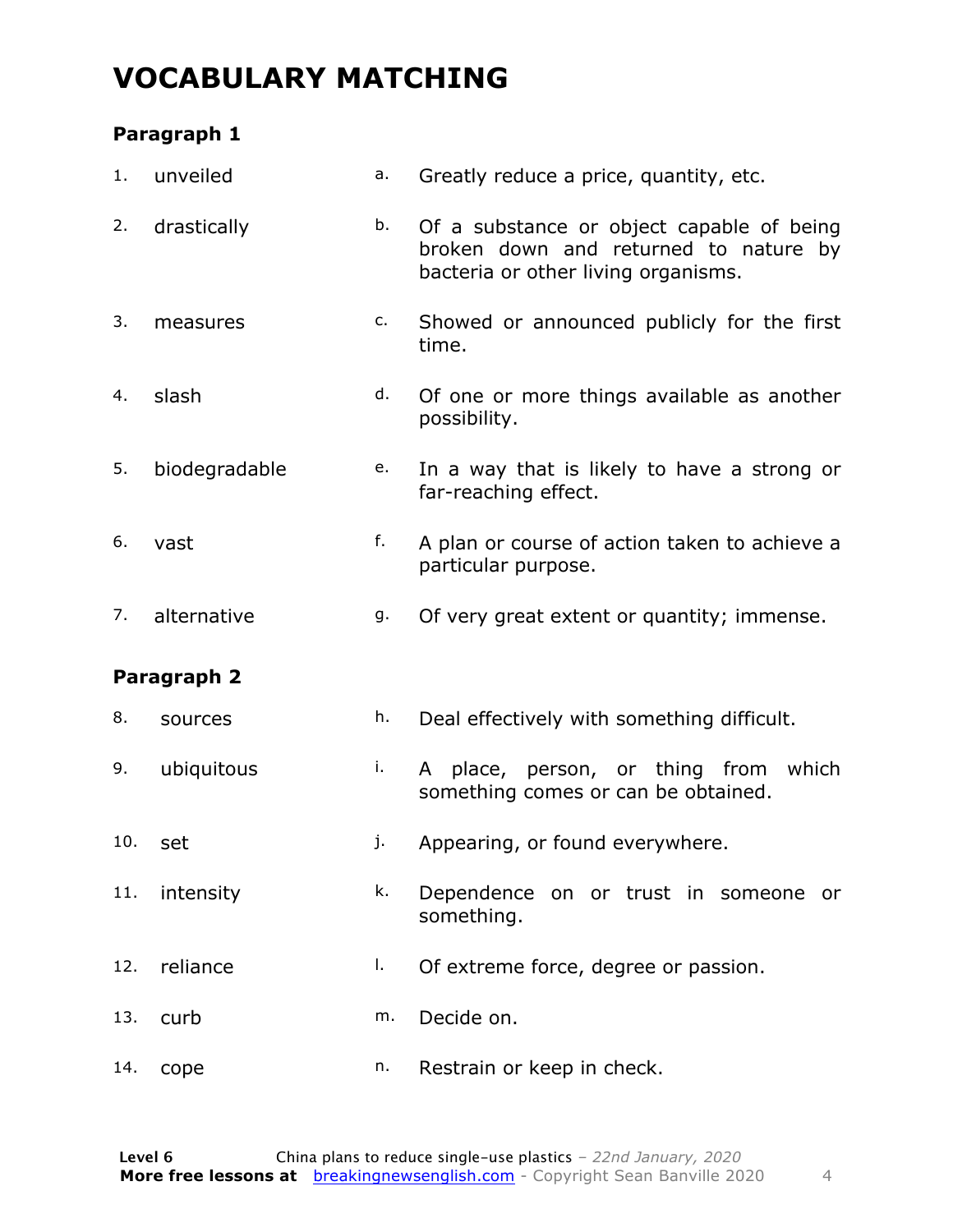## **BEFORE READING / LISTENING**

From https://breakingnewsenglish.com/2001/200122-single-use-plastics.html

### **1. TRUE / FALSE:** Read the headline. Guess if a-h below are true (T) or false (F).

- a. China will outlaw all single-use plastics by the year 2025. **T / F**
- b. China will measure things to slash single-use plastics. **T / F**
- c. Non-biodegradable plastic bags will be banned in cities by 2025. **T / F**
- d. Plastic cutlery used by takeaways will be banned by the end of 2020. **T / F**
- e. The article said single-use plastics are a ubiquitous part of our life. **T / F**
- f. China cut plastic bag production by 67 billion in 2008. **T / F**
- g. The UN said more countries should follow China's lead. **T / F**
- h. The UN said we can cope with the amount of plastic waste. **T / F**

### **2. SYNONYM MATCH:**

Match the following synonyms. The words in **bold** are from the news article.

- **1. unveiled**
- **2. drastically**
- **3. slash**
- **4. vast**
- **5. alternative**
- **6. ubiquitous**
- **7. reliance**
- **8. curb**
- **9. urgent**
- **10. cope**
- a. dependence
- b. enormous
- c. manage
- d. seriously
- e. pressing
- f. control
- g. replacement
- h. revealed
- i. omnipresent
- j. cut

**3. PHRASE MATCH:** (Sometimes more than one choice is possible.)

- 1. ambitious plans to drastically
- 2. fast-tracking a number
- 3. food delivery services, which use vast
- 4. Single-use plastic straws
- 5. China will encourage the use of
- 6. They have become a ubiquitous
- 7. part of our throwaway
- 8. reverse our reliance
- 9. adopt policies similar to
- 10. We are already unable to cope with
- a. amounts of the plastics
- b. alternative materials
- c. those China is introducing
- d. of measures
- e. on single-use plastics
- f. the amount of plastic waste
- g. reduce single-use plastics
- h. culture
- i. part of daily life
- j. and cutlery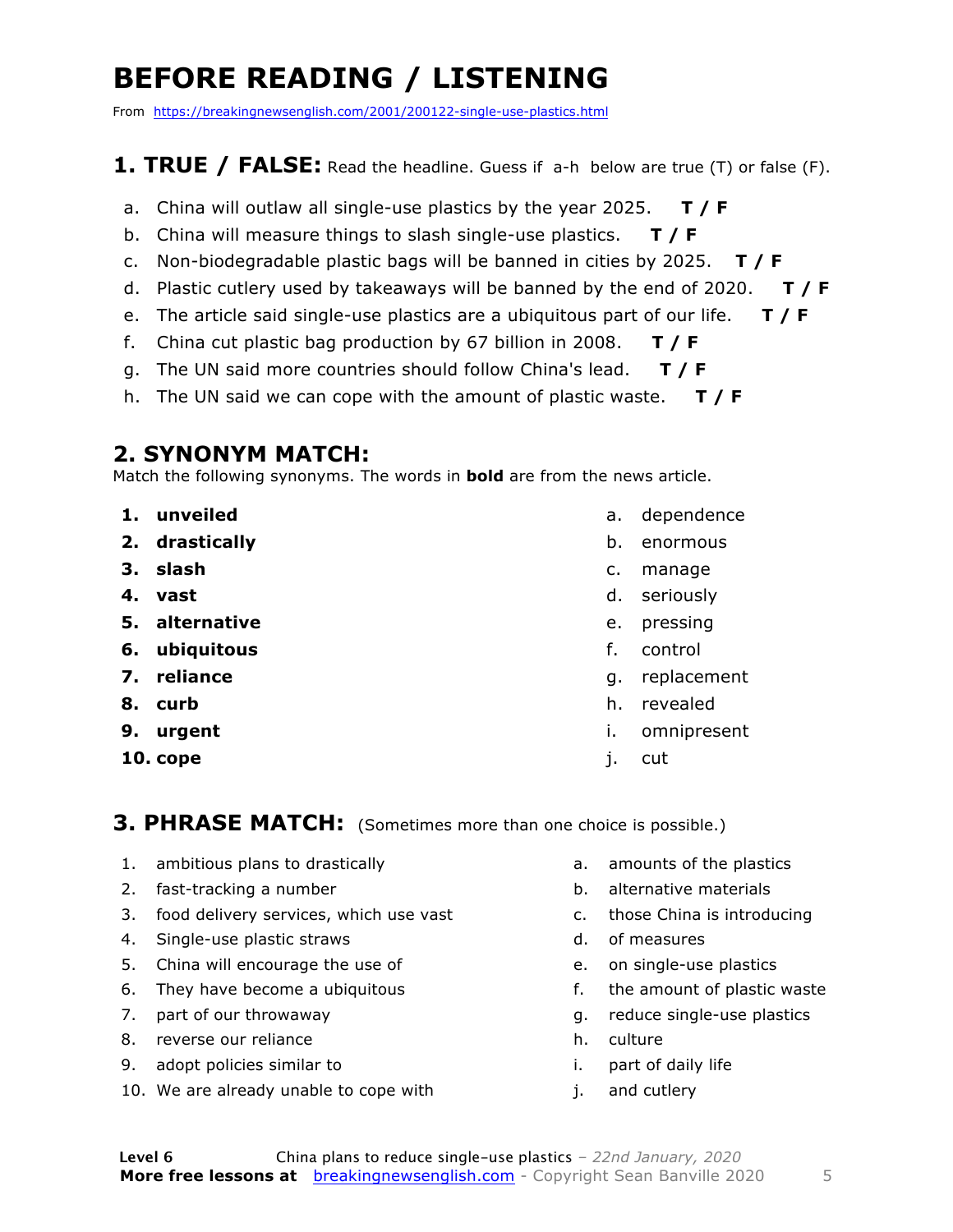## **GAP FILL**

From https://breakingnewsenglish.com/2001/200122-single-use-plastics.html

China has unveiled (1) \_\_\_\_\_\_\_\_\_\_\_\_\_\_\_\_ plans to drastically reduce single-use plastics by 2025. China's National Development and Reform Commission is fast-(2) \_\_\_\_\_\_\_\_\_\_\_\_\_\_\_ a number of measures designed to (3) \_\_\_\_\_\_\_\_\_\_\_\_\_\_\_\_\_ the production and use of plastics over the next five years. It  $(4)$  \_\_\_\_\_\_\_\_\_\_\_\_ that by the end of 2020, non-biodegradable plastic bags will be (5) \_\_\_\_\_\_\_\_\_\_\_\_ in supermarkets and shopping malls in major cities. The ban will also (6) \_\_\_\_\_\_\_\_\_\_\_\_ to food delivery services, which use vast amounts of the plastics. Single-use plastic straws and (7) \_\_\_\_\_\_\_\_\_\_\_\_\_\_ used by food takeaway services will be banned nationwide by the end of this year. China will encourage the use of (8) \_\_\_\_\_\_\_\_\_\_\_\_\_ materials such as nonplastic products and biodegradable shopping bags. *apply tracking alternative announced ambitious banned cutlery slash*

Single-use plastics are one of the world's biggest (9) \_\_\_\_\_\_\_\_\_\_\_\_ of plastic pollution. They have become a (10) \_\_\_\_\_\_\_\_\_\_\_\_ part of daily life and a part of our throwaway culture. The Chinese (11) example 10 set a goal of reducing the "intensity of consumption" in order to reverse our (12) \_\_\_\_\_\_\_\_\_\_\_\_ on single-use plastics. Previous regulations to curb plastic use, in 2008, led to an (13) \_\_\_\_\_\_\_\_\_\_\_\_ cut in plastic bag production of 67 billion bags. The United Nations said it is (14) **that all countries adopt policies similar to** those China is introducing. It said: "We are already unable to (15) \_\_\_\_\_\_\_\_\_\_\_\_ with the amount of plastic waste we (16) \_\_\_\_\_\_\_\_\_\_\_\_, unless we rethink the way we manufacture, use and manage plastics." *ubiquitous estimated cope sources generate reliance authorities urgent*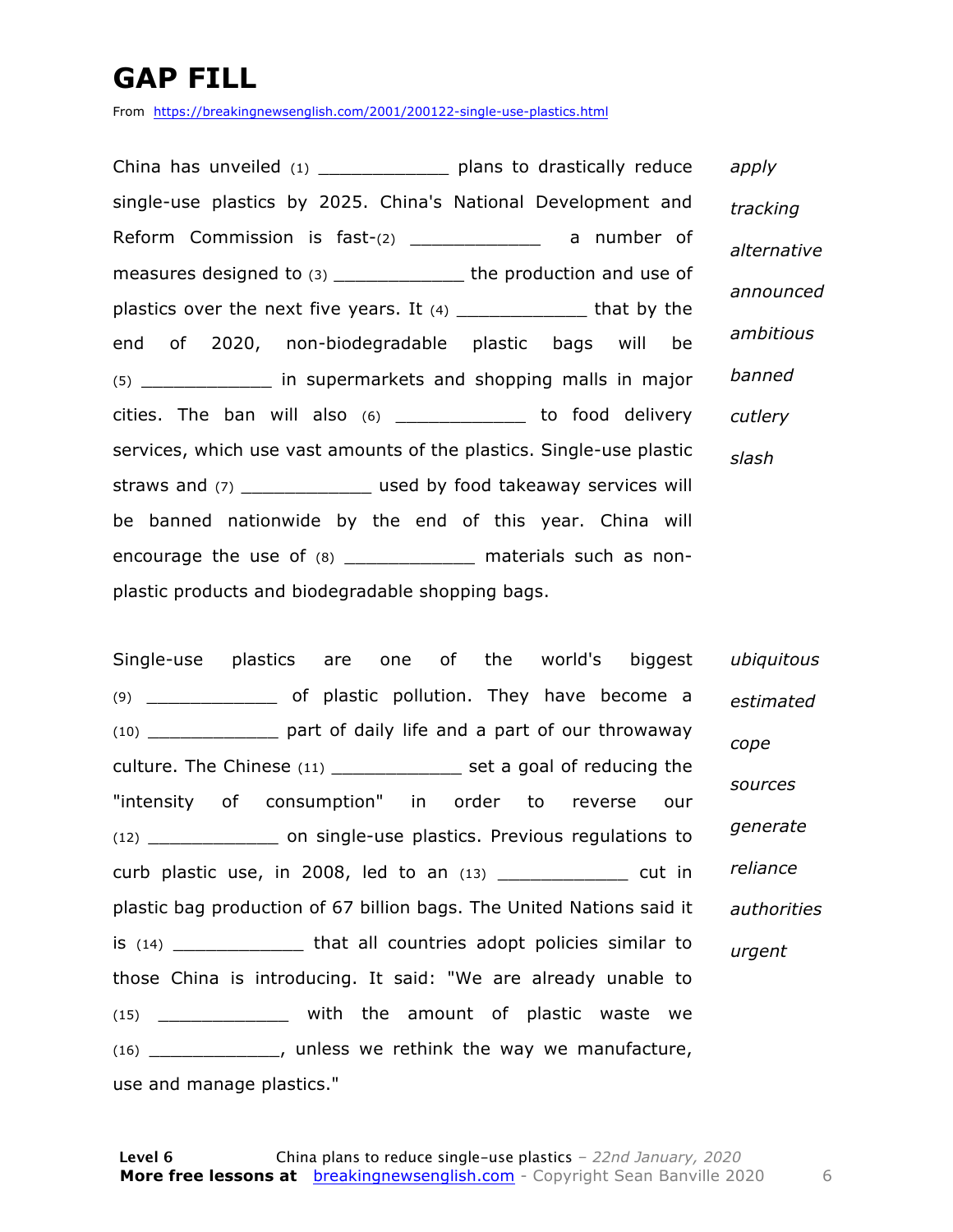### **LISTENING – Guess the answers. Listen to check.**

From https://breakingnewsenglish.com/2001/200122-single-use-plastics.html

| 1) China has unveiled ambitious plans to ______ single-use plastics<br>a. drastic key reduce   |
|------------------------------------------------------------------------------------------------|
| b. drastically reduce                                                                          |
| c. dress tick ally reduce<br>d. dross tick ally reduce                                         |
| 2) fast-tracking a number of measures designed ______ production                               |
| a. to slash the                                                                                |
| b. to slosh the                                                                                |
| c. to slush the                                                                                |
| d. to stash the                                                                                |
| 3) plastic bags will be banned in supermarkets and shopping ______ cities<br>a. malls on major |
| b. malls in major                                                                              |
| c. malls in majors                                                                             |
| d. malls on majored                                                                            |
| 4) The ban will also apply to food delivery services, which _______                            |
| a. use baste amounts<br>b. use haste amounts                                                   |
| c. use fast amounts                                                                            |
| d. use vast amounts                                                                            |
| 5) China will encourage the use of ______                                                      |
| a. alternatively materials                                                                     |
| b. alternative material                                                                        |
| c. alternative materials<br>d. alternatively material                                          |
| 6) Single-use plastics are one of the world's biggest ______                                   |
| a. sauces of plastic                                                                           |
| b. sources of plastic                                                                          |
| c. saucers of plastic                                                                          |
| d. scorches of plastic                                                                         |
| 7) They have become a ______                                                                   |
| a. ubiquity part<br>b. ubiquity us part                                                        |
| c. ubiquitous part                                                                             |
| d. ubiquitously part                                                                           |
| 8) the "intensity of consumption" in order to reverse our ______-use plastics                  |
| a. reliance in single                                                                          |
| b. reliance on single<br>c. reliance an single                                                 |
| d. reliance un-single                                                                          |
| 9) We are already unable to _______ amount                                                     |
| a. scope with the                                                                              |
| b. copes with the                                                                              |
| c. cope with the                                                                               |
| d. cape with the                                                                               |
| 10) unless we rethink the way we manufacture, ______ plastics                                  |
| a. abuse and manage<br>b. usage and manage                                                     |
|                                                                                                |

 c. user and manage d. use and manage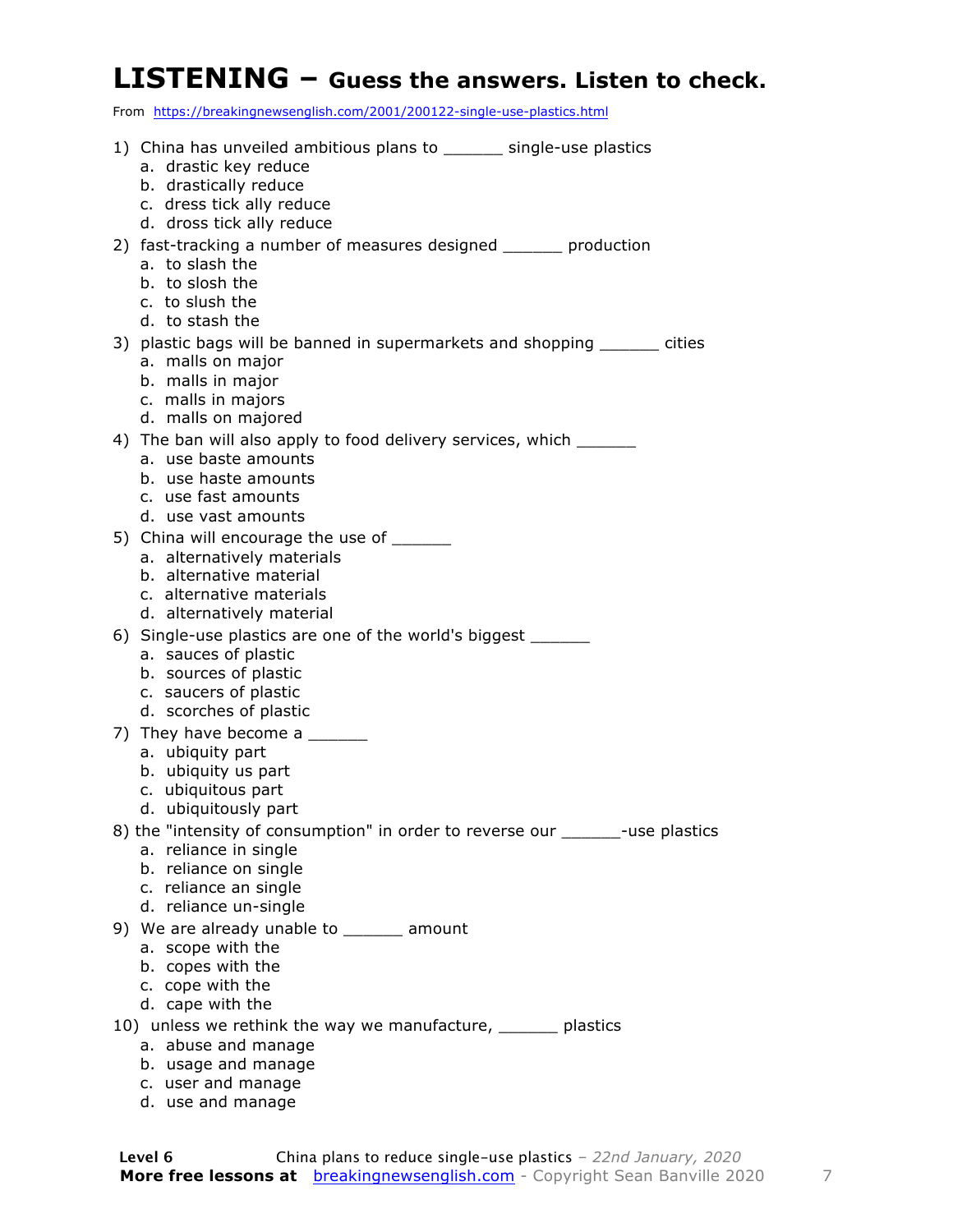### **LISTENING – Listen and fill in the gaps**

From https://breakingnewsenglish.com/2001/200122-single-use-plastics.html

China has unveiled ambitious (1) \_\_\_\_\_\_\_\_\_\_\_\_\_\_\_\_\_\_\_\_\_\_\_ reduce single-use plastics by 2025. China's National Development and Reform Commission is fast-tracking a number of measures  $(2)$  \_\_\_\_\_\_\_\_\_\_\_\_\_\_\_\_\_\_\_\_\_\_ the production and use of plastics over the next five years. It announced that by the end of 2020, (3) \_\_\_\_\_\_\_\_\_\_\_\_\_\_\_\_\_\_\_ bags will be banned in supermarkets and shopping malls in major cities. The ban will also apply to food delivery services, which (4) \_\_\_\_\_\_\_\_\_\_\_\_\_\_\_\_\_\_\_\_\_\_\_\_\_\_ of the plastics. Single-use plastic (5) \_\_\_\_\_\_\_\_\_\_\_\_\_\_\_\_\_\_\_\_\_\_\_\_\_ used by food takeaway services will be banned nationwide by the end of this year. China will encourage the (6) \_\_\_\_\_\_\_\_\_\_\_\_\_\_\_\_\_\_\_\_\_\_\_\_\_\_\_ materials such as non-plastic products and biodegradable shopping bags.

Single-use plastics are one of the world's (7) \_\_\_\_\_\_\_\_\_\_\_\_\_\_\_\_\_\_\_\_\_\_\_\_\_\_\_ plastic pollution. They have become a (8) \_\_\_\_\_\_\_\_\_\_\_\_\_\_\_\_\_\_\_\_\_\_ daily life and a part of our throwaway culture. The Chinese authorities set a goal of reducing the "intensity of consumption" in order to  $(9)$  on single-use plastics. Previous regulations to curb plastic use, in 2008, led to an estimated cut in plastic bag production of 67 billion bags. The United Nations said it is (10) \_\_\_\_\_\_\_\_\_\_\_\_\_\_\_\_\_\_\_ countries adopt policies similar to those China is introducing. It said: "We are already (11) \_\_\_\_\_\_\_\_\_\_\_\_\_\_\_\_\_\_\_\_\_\_\_\_\_\_ with the amount of plastic (12) \_\_\_\_\_\_\_\_\_\_\_\_\_\_\_\_\_\_\_, unless we rethink the way we manufacture, use and manage plastics."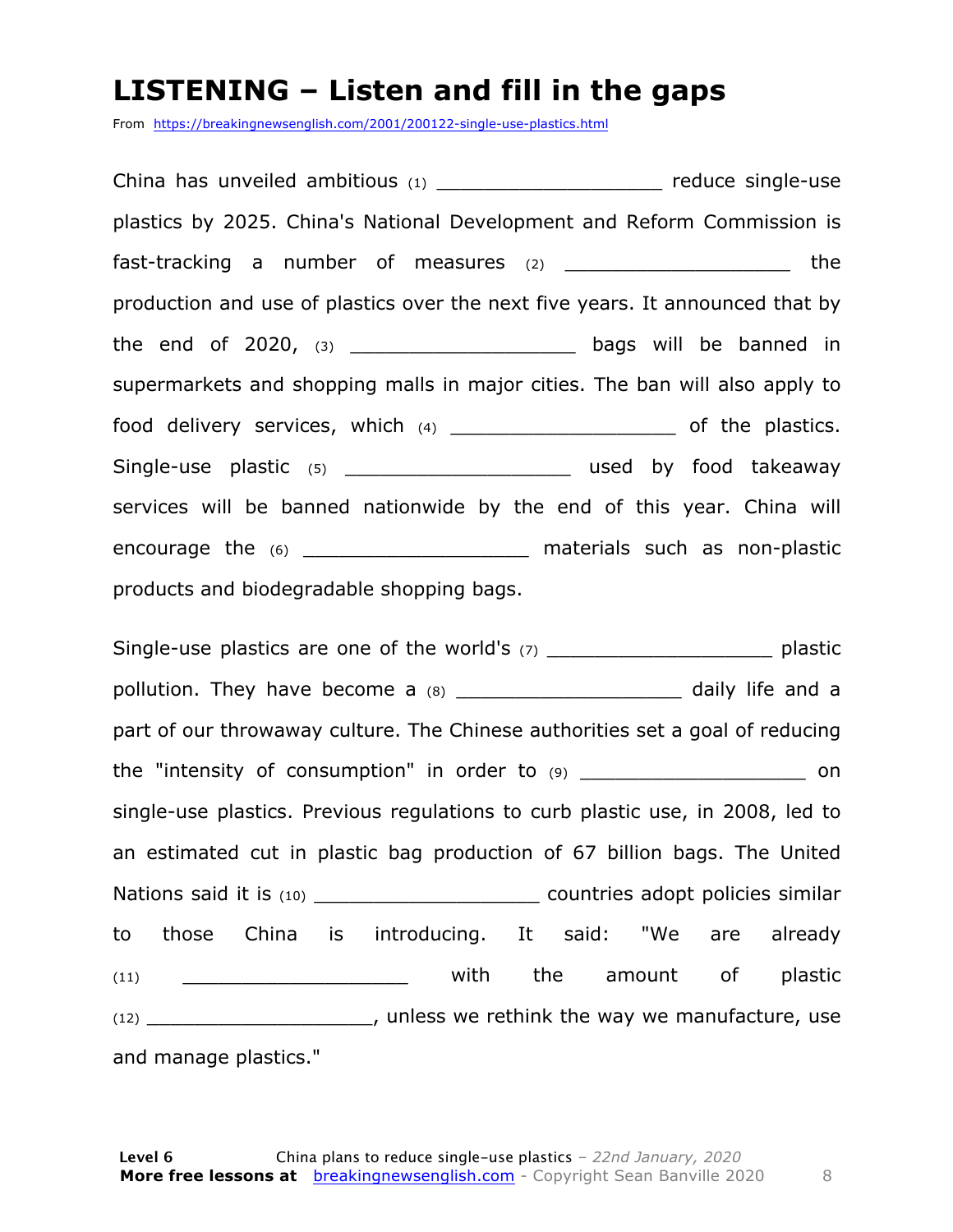## **COMPREHENSION QUESTIONS**

From https://breakingnewsenglish.com/2001/200122-single-use-plastics.html

- 1. What has China done to ambitious plans to reduce single-use plastics?
- 2. What is China doing to measures to slash the production of plastic bags?
- 3. By when will non-biodegradable plastic bags be banned in supermarkets?
- 4. What will takeaways not be able to use besides plastic straws and bags?
- 5. What is China encouraging the use of besides non-plastic products?
- 6. What adjective described how much plastics are part of our life?
- 7. What kind of culture did the article say single-use plastics were part of?
- 8. What did China say we needed to reverse?
- 9. What did the UN say it was urgent for other countries to adopt?
- 10. What did the UN say we were unable to cope with?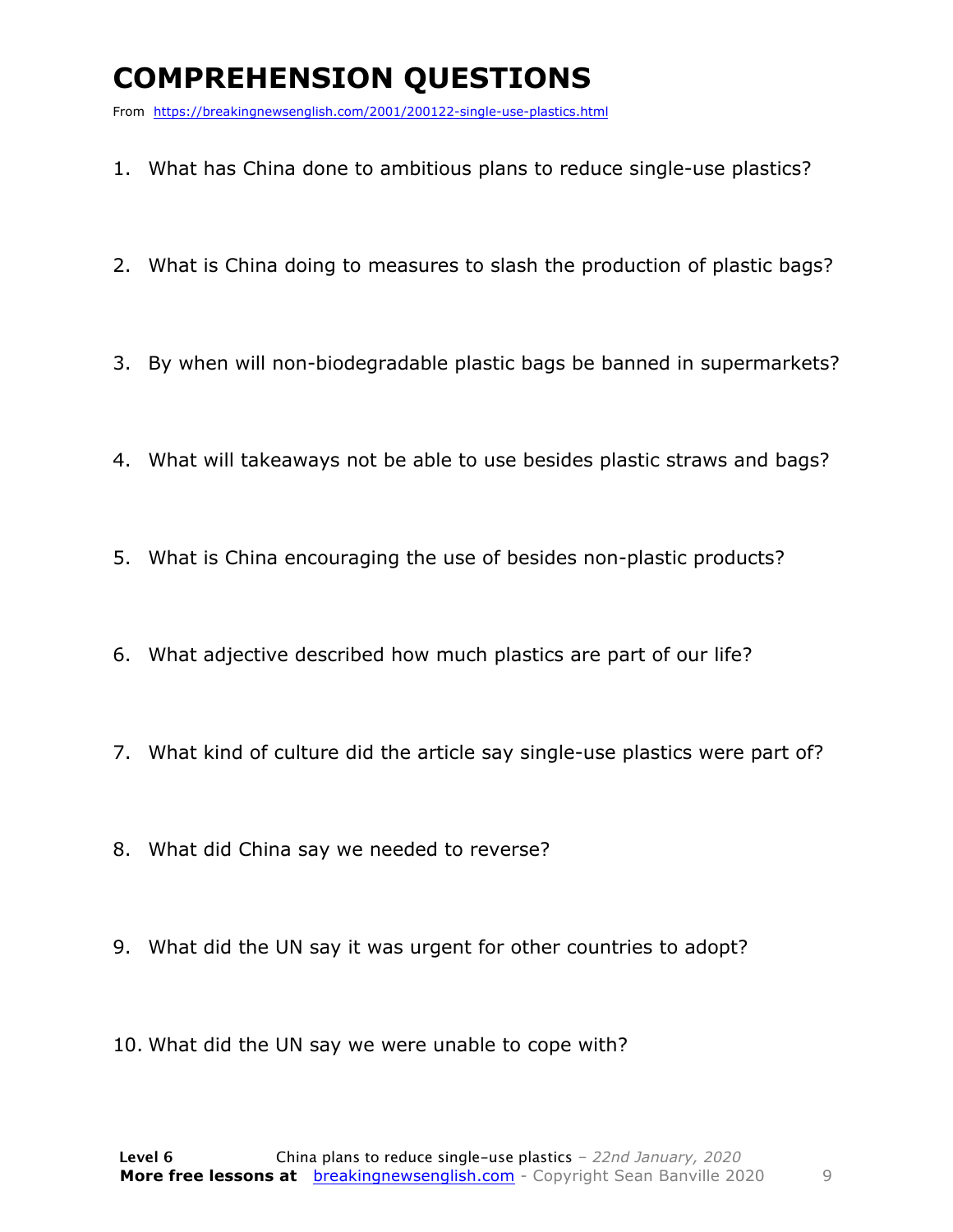## **MULTIPLE CHOICE - QUIZ**

From https://breakingnewsenglish.com/2001/200122-single-use-plastics.html

- 1) What has China done to
- ambitious plans to reduce single-use plastics?
- a) recycled them
- b) unveiled them
- c) downgraded them
- d) lost them
- 2) What is China doing to measures to slash the production of plastic bags?
- a) using a big knife
- b) using an incinerator
- c) ticking them quickly
- d) fast-tracking them
- 3) By when will non-biodegradable plastic bags be banned in supermarkets?
- a) by late 2021
- b) by mid-century
- c) by the end of 2020
- d) around mid-to-late 2025
- 4) What will takeaways not be able to use besides plastic straws and
- bags?
- a) single-use cutlery
- b) single use tables
- c) single use oil for frying
- d) single use kids' toys
- 5) What is China encouraging the
- use of besides non-plastic products?
- a) the Internet
- b) biodegradable shopping bags
- c) their feet
- d) multi-purpose plastic trays
- 6) What adjective described how
- much plastics are part of our life?
- a) ubiquitous
- b) rambunctious
- c) fictitious
- d) fractious
- 7) What kind of culture did the article say single-use plastics were part of?
- a) an ancient culture
- b) a pop culture
- c) a throwaway culture
- d) an emerging culture
- 8) What did China say we needed to reverse?
- a) our reliance on single-use plastics
- b) climate change
- c) our use of oil
- d) our thinking
- 9) What did the UN say it was urgent
- for other countries to adopt?
- a) stricter laws
- b) bamboo products
- c) laws to end the use of oil
- d) policies similar to China's
- 10) What did the UN say we were unable to cope with?
- a) change
- b) global warming
- c) the amount of plastic we generate
- d) our throwaway culture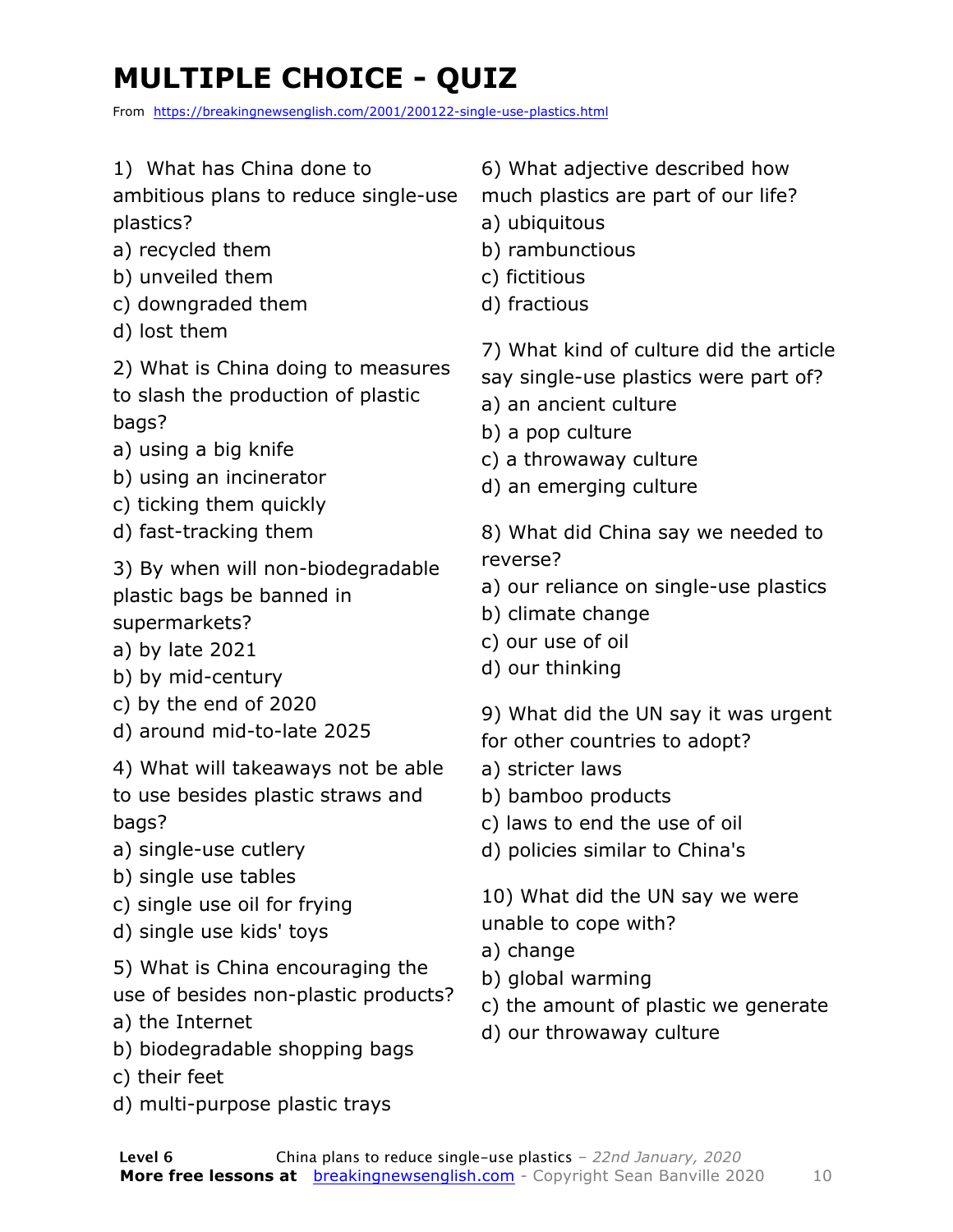## **ROLE PLAY**

From https://breakingnewsenglish.com/2001/200122-single-use-plastics.html

### **Role A – Micro-plastics in Food Chain**

You think Micro-plastics in the food chain is the biggest problem with plastics. Tell the others three reasons why. Tell them why their problems aren't as bad. Also, tell the others which is the most manageable of these (and why): plastics in whales' stomachs, ocean garbage patches or littered streets.

### **Role B – Plastics in whales' stomachs**

You think plastics in whales' stomachs is the biggest problem with plastics. Tell the others three reasons why. Tell them why their problems aren't as bad. Also, tell the others which is the most manageable of these (and why): micro-plastics in the food chain, ocean garbage patches or littered streets.

### **Role C – Ocean garbage patches**

You think ocean garbage patches is the biggest problem with plastics. Tell the others three reasons why. Tell them why their problems aren't as bad. Also, tell the others which is the most manageable of these (and why): plastics in whales' stomachs, micro-plastics in the food chain or littered streets.

### **Role D – Littered streets**

You think littered streets is the biggest problem with plastics. Tell the others three reasons why. Tell them why their problems aren't as bad. Also, tell the others which is the most manageable of these (and why): plastics in whales' stomachs, ocean garbage patches or micro-plastics in the food chain.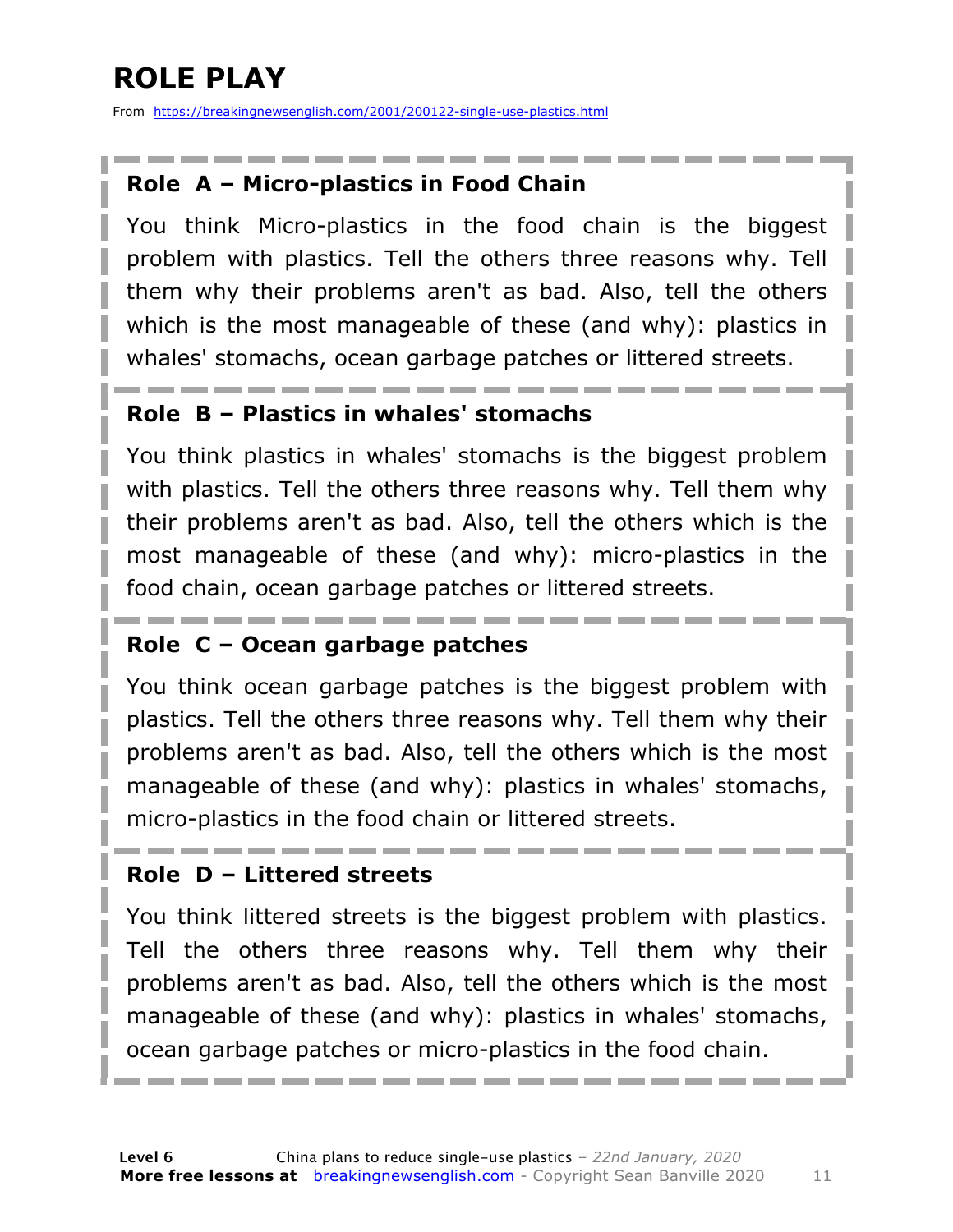## **AFTER READING / LISTENING**

From https://breakingnewsenglish.com/2001/200122-single-use-plastics.html

**1. WORD SEARCH:** Look in your dictionary / computer to find collocates, other meanings, information, synonyms … for the words 'single' and 'plastic'.

| single | plastic |
|--------|---------|
|        |         |
|        |         |

- Share your findings with your partners.
- Make questions using the words you found.
- Ask your partner / group your questions.

2. **ARTICLE OUESTIONS:** Look back at the article and write down some questions you would like to ask the class about the text.

- Share your questions with other classmates / groups.
- Ask your partner / group your questions.

**3. GAP FILL:** In pairs / groups, compare your answers to this exercise. Check your answers. Talk about the words from the activity. Were they new, interesting, worth learning…?

**4. VOCABULARY:** Circle any words you do not understand. In groups, pool unknown words and use dictionaries to find their meanings.

**5. TEST EACH OTHER:** Look at the words below. With your partner, try to recall how they were used in the text:

| • drastically | • sources      |
|---------------|----------------|
| • number      | $\bullet$ part |
| • slash       | $\cdot$ goal   |
| • major       | $\cdot$ curb   |
| • cutlery     | • adopt        |
| • alternative | $\cdot$ cope   |
|               |                |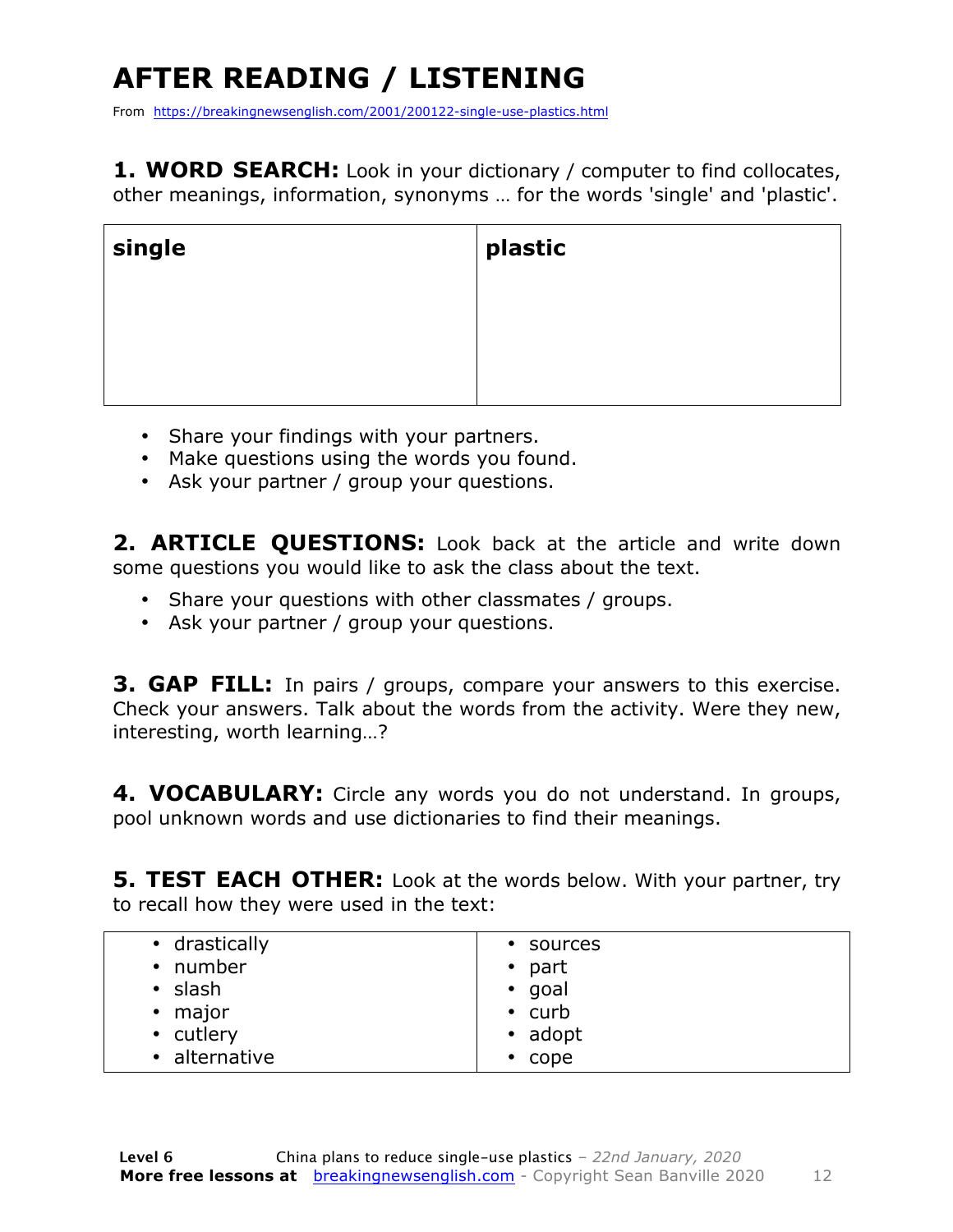## **SINGLE-USE PLASTICS SURVEY**

From https://breakingnewsenglish.com/2001/200122-single-use-plastics.html

Write five GOOD questions about single-use plastics in the table. Do this in pairs. Each student must write the questions on his / her own paper.

When you have finished, interview other students. Write down their answers.

|      | STUDENT 1 | STUDENT 2 | STUDENT 3 |
|------|-----------|-----------|-----------|
| Q.1. |           |           |           |
| Q.2. |           |           |           |
| Q.3. |           |           |           |
| Q.4. |           |           |           |
| Q.5. |           |           |           |

- Now return to your original partner and share and talk about what you found out. Change partners often.
- Make mini-presentations to other groups on your findings.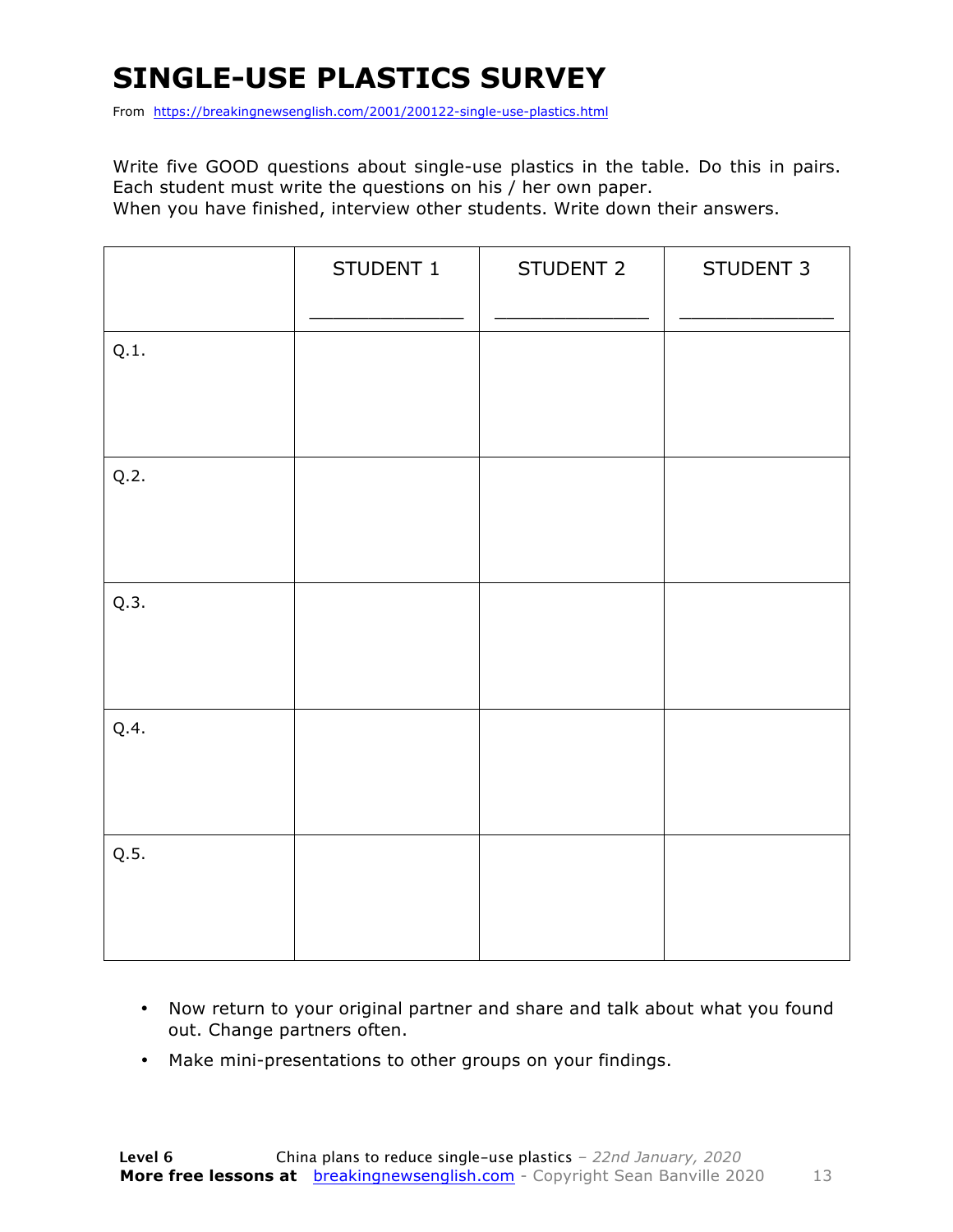## **SINGLE-USE PLASTICS DISCUSSION**

STUDENT A's QUESTIONS (Do not show these to student B)

- 1. What did you think when you read the headline?
- 2. What images are in your mind when you hear the word 'plastic'?
- 3. What do you think of plastic?
- 4. How many of the things you have are made of plastic?
- 5. What do you think of China's plans?
- 6. How can you reduce the amount of plastic you use?
- 7. Should all supermarkets ban plastic bags?
- 8. How bad are plastic straws and cutlery?
- 9. What happens to all the plastic we throw away?
- 10. What harm does plastic trash do to the environment?

*China plans to reduce single-use plastics – 22nd January, 2020* Thousands more free lessons at breakingnewsenglish.com

-----------------------------------------------------------------------------

### **SINGLE-USE PLASTICS DISCUSSION**

STUDENT B's QUESTIONS (Do not show these to student A)

- 11. Did you like reading this article? Why/not?
- 12. What do you think of when you hear the word 'bags'?
- 13. What do you think about what you read?
- 14. Can we live without plastic?
- 15. How much of a throwaway culture do we live in?
- 16. Why do we consume so much stuff these days?
- 17. What will happen if we do not cut down on plastic?
- 18. How can we re-use a plastic bottle, straw and cutlery?
- 19. Would it be easy for you to rethink your use of plastic?
- 20. What questions would you like to ask a plastic manufacturer?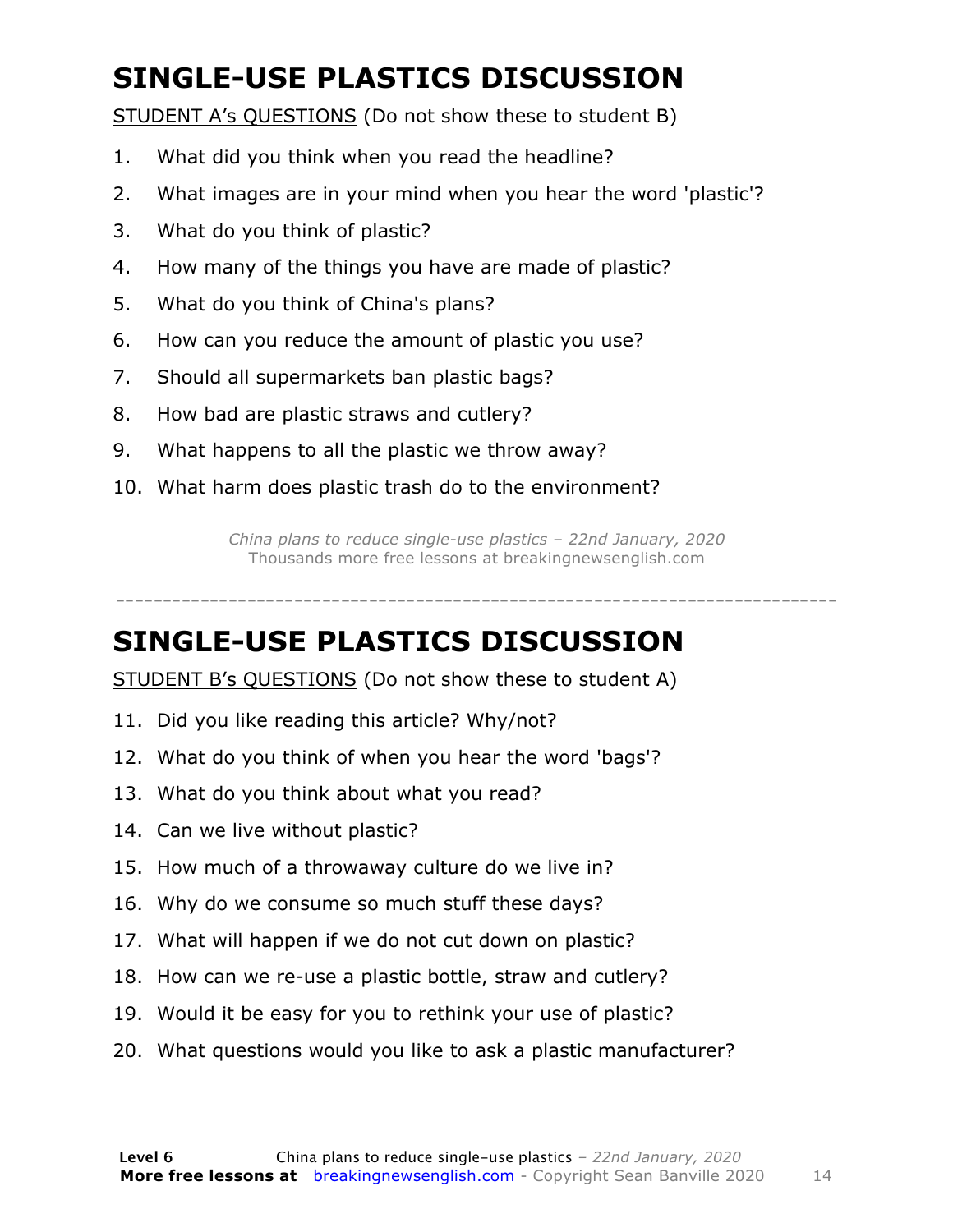## **DISCUSSION (Write your own questions)**

STUDENT A's QUESTIONS (Do not show these to student B)

| 1. |                                          |
|----|------------------------------------------|
|    |                                          |
| 2. |                                          |
|    |                                          |
| 3. |                                          |
|    |                                          |
| 4. |                                          |
|    |                                          |
| 5. |                                          |
|    |                                          |
| 6. |                                          |
|    | Copyright © breakingnewsenglish.com 2020 |

## **DISCUSSION (Write your own questions)**

STUDENT B's QUESTIONS (Do not show these to student A)

| 1. |                                                                                                                         |  |  |
|----|-------------------------------------------------------------------------------------------------------------------------|--|--|
| 2. |                                                                                                                         |  |  |
|    | <u> 1980 - Andrea Stationer, fransk politiker (d. 1980)</u>                                                             |  |  |
| 3. |                                                                                                                         |  |  |
|    |                                                                                                                         |  |  |
| 4. | <u> 1980 - Jan Samuel Barbara, margaret eta idazlea (h. 1980).</u>                                                      |  |  |
| 5. | <u> 1986 - Johann Stoff, deutscher Stoffen und der Stoffen und der Stoffen und der Stoffen und der Stoffen und der </u> |  |  |
| 6. |                                                                                                                         |  |  |
|    | <u> 1989 - Johann John Stone, market fan it ferskearre fan it ferskearre fan it ferskearre fan it ferskearre fan i</u>  |  |  |

15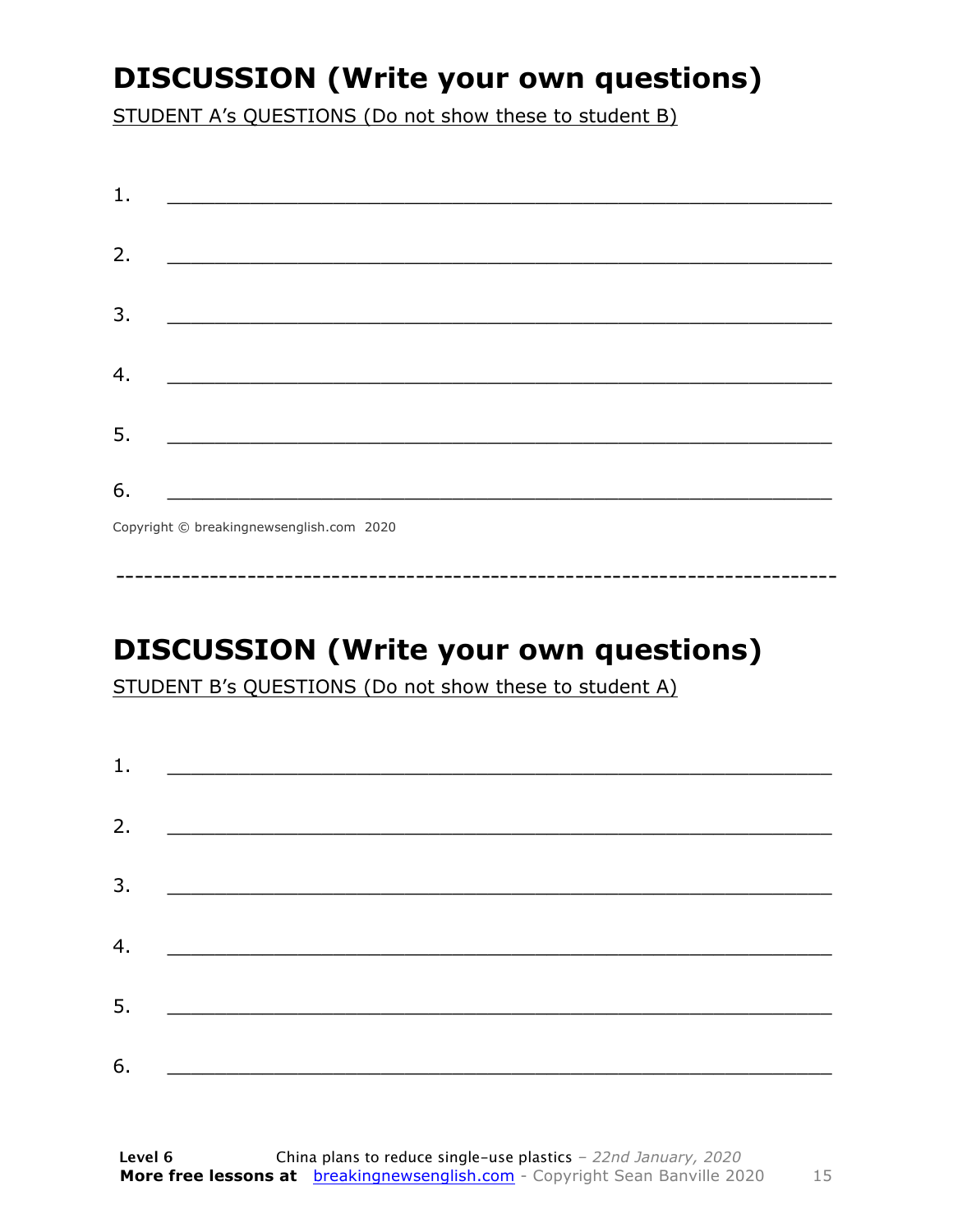## **LANGUAGE - CLOZE**

From https://breakingnewsenglish.com/2001/200122-single-use-plastics.html

China has unveiled ambitious plans to  $(1)$  reduce single-use plastics by 2025. China's National Development and Reform Commission is fast-tracking a number of measures designed to  $(2)$  the production and use of plastics over the next five years. It announced that by the end of 2020, non-biodegradable plastic bags will be (3) \_\_\_\_ in supermarkets and shopping malls in major cities. The ban will also (4) \_\_\_\_ to food delivery services, which use vast amounts of the plastics. Singleuse plastic straws and (5) a used by food takeaway services will be banned nationwide by the end of this year. China will encourage the use of  $(6)$ materials such as non-plastic products and biodegradable shopping bags.

Single-use plastics are one of the world's biggest  $(7)$  of plastic pollution. They have become a (8) have part of daily life and a part of our throwaway culture. The Chinese authorities set a goal of reducing the "intensity of consumption" in order to (9) \_\_\_\_ our reliance on single-use plastics. Previous regulations to (10) \_\_\_\_ plastic use, in 2008, led to an estimated cut in plastic bag production of 67 billion bags. The United Nations said it is (11) that all countries adopt policies similar to those China is introducing. It said: "We are already unable to  $(12)$  with the amount of plastic waste we generate, unless we rethink the way we manufacture, use and manage plastics."

#### **Put the correct words from the table below in the above article.**

| 1.  | (a) | caustically | (b) | drastically | (c) | critically  | (d) | dually    |
|-----|-----|-------------|-----|-------------|-----|-------------|-----|-----------|
| 2.  | (a) | stash       | (b) | slash       | (c) | slosh       | (d) | swash     |
| 3.  | (a) | band        | (b) | bond        | (c) | binned      | (d) | banned    |
| 4.  | (a) | reply       | (b) | apply       | (c) | supply      | (d) | comply    |
| 5.  | (a) | pottery     | (b) | cutlery     | (c) | sorcery     | (d) | jewellery |
| 6.  | (a) | choosing    | (b) | option      | (c) | alternative | (d) | selects   |
| 7.  | (a) | sachets     | (b) | saucers     | (c) | sauces      | (d) | sources   |
| 8.  | (a) | ubiquitous  | (b) | epoch       | (c) | opposition  | (d) | yearning  |
| 9.  | (a) | verse       | (b) | reverse     | (c) | server      | (d) | reserve   |
| 10. | (a) | base        | (b) | drag        | (c) | curb        | (d) | task      |
| 11. | (a) | cogent      | (b) | regent      | (c) | urgent      | (d) | diligent  |
| 12. | (a) | dope        | (b) | cope        | (c) | mope        | (d) | nope      |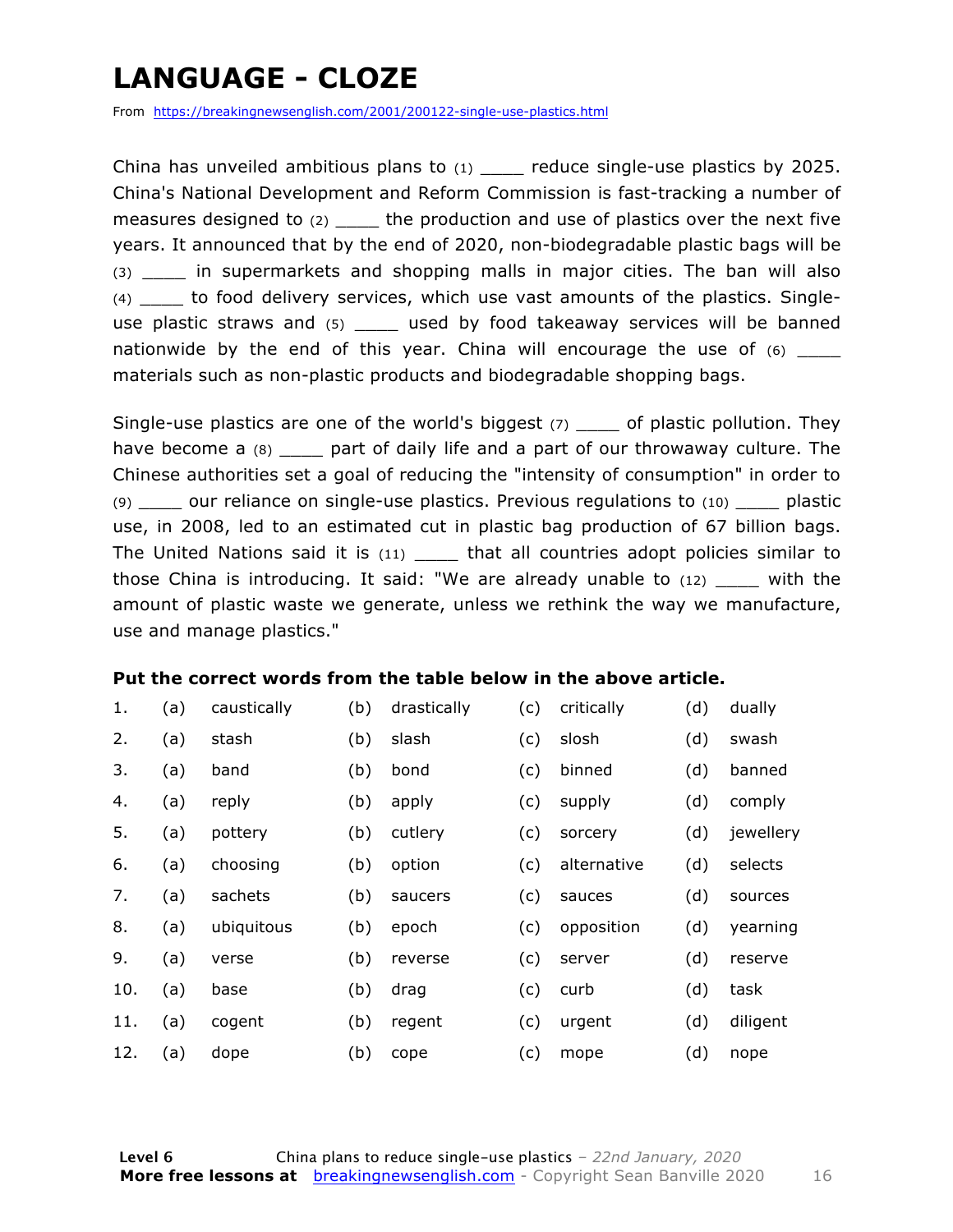## **SPELLING**

From https://breakingnewsenglish.com/2001/200122-single-use-plastics.html

### **Paragraph 1**

- 1. China has unveiled sijamobtu plans
- 2. diclatlrysa reduce single-use plastics
- 3. fast-tracking a number of euasrmse
- 4. earbdoldaebgi plastic bags
- 5. plastic straws and ltuycer
- 6. the use of tiaantvelre materials

### **Paragraph 2**

- 7. the world's biggest coserus of plastic
- 8. a itisbuuuoq part of daily life
- 9. the netyitnis of consumption
- 10. our ecilnrae on single-use plastics
- 11. iuslgotraen to curb plastic use
- 12. rethink the way we menutacufar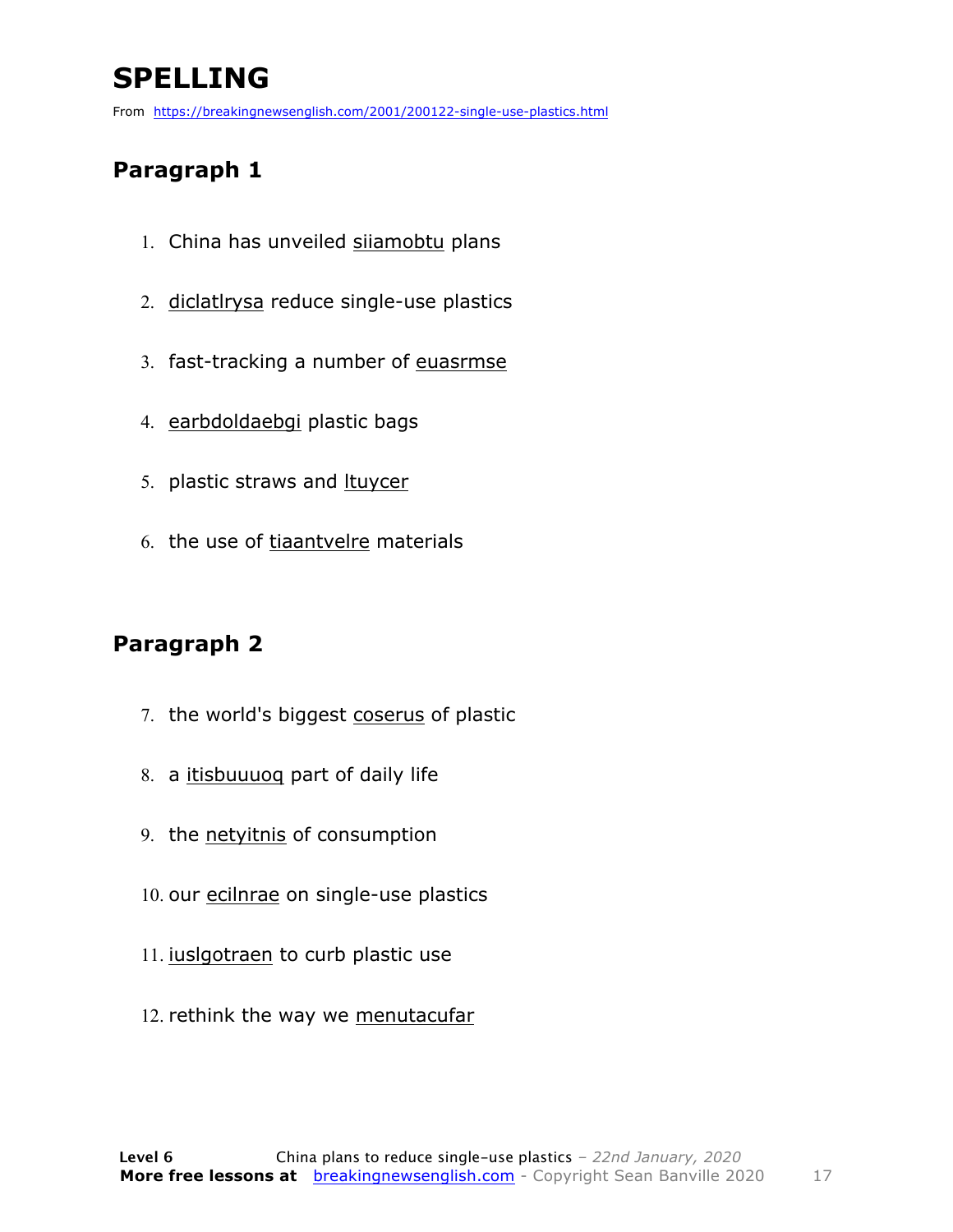## **PUT THE TEXT BACK TOGETHER**

From https://breakingnewsenglish.com/2001/200122-single-use-plastics.html

#### **Number these lines in the correct order.**

- ( ) of plastics over the next five years. It announced that by the end of 2020, non-biodegradable plastic
- ( ) cutlery used by food takeaway services will be banned nationwide by the end of this year. China will encourage the use
- ( ) Single-use plastics are one of the world's biggest sources of plastic pollution. They have become a ubiquitous
- ( ) we rethink the way we manufacture, use and manage plastics."
- ( ) of alternative materials such as non-plastic products and biodegradable shopping bags.
- ( ) of consumption" in order to reverse our reliance on single-use plastics. Previous regulations to
- ( *1* ) China has unveiled ambitious plans to drastically reduce single-use plastics by 2025. China's National Development and
- ( ) are already unable to cope with the amount of plastic waste we generate, unless
- ( ) Reform Commission is fast-tracking a number of measures designed to slash the production and use
- ( ) curb plastic use, in 2008, led to an estimated cut in plastic bag production of 67 billion bags. The United Nations
- ( ) delivery services, which use vast amounts of the plastics. Singleuse plastic straws and
- ( ) bags will be banned in supermarkets and shopping malls in major cities. The ban will also apply to food
- ( ) said it is urgent that all countries adopt policies similar to those China is introducing. It said: "We
- ( ) part of daily life and a part of our throwaway culture. The Chinese authorities set a goal of reducing the "intensity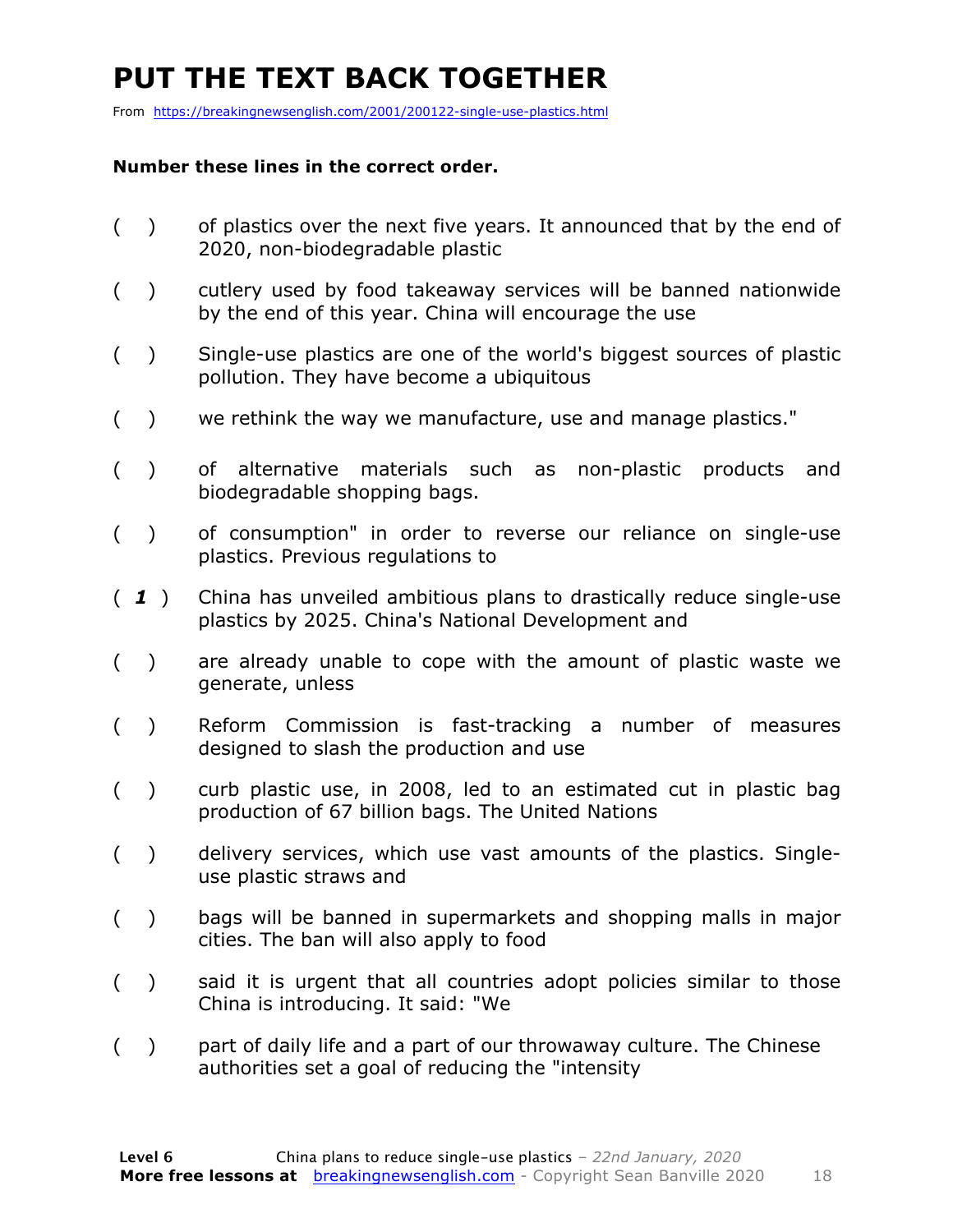### **PUT THE WORDS IN THE RIGHT ORDER**

From https://breakingnewsenglish.com/2001/200122-single-use-plastics.html

1. to plans drastically plastics . reduce single-use Ambitious

2. to designed of production . number slash A measures

3. plastic bags Non-biodegradable banned be supermarkets . in will

4. cutlery by used food services . and takeaway Straws

5. China encourage the will of materials . alternative use

6. of pollution . of world's sources the biggest One

7. They part a ubiquitous of have become life .

8. is countries adopt that It all urgent policies .

9. waste . amount the Unable of cope with to

10. way we rethink we plastics . the Unless manufacture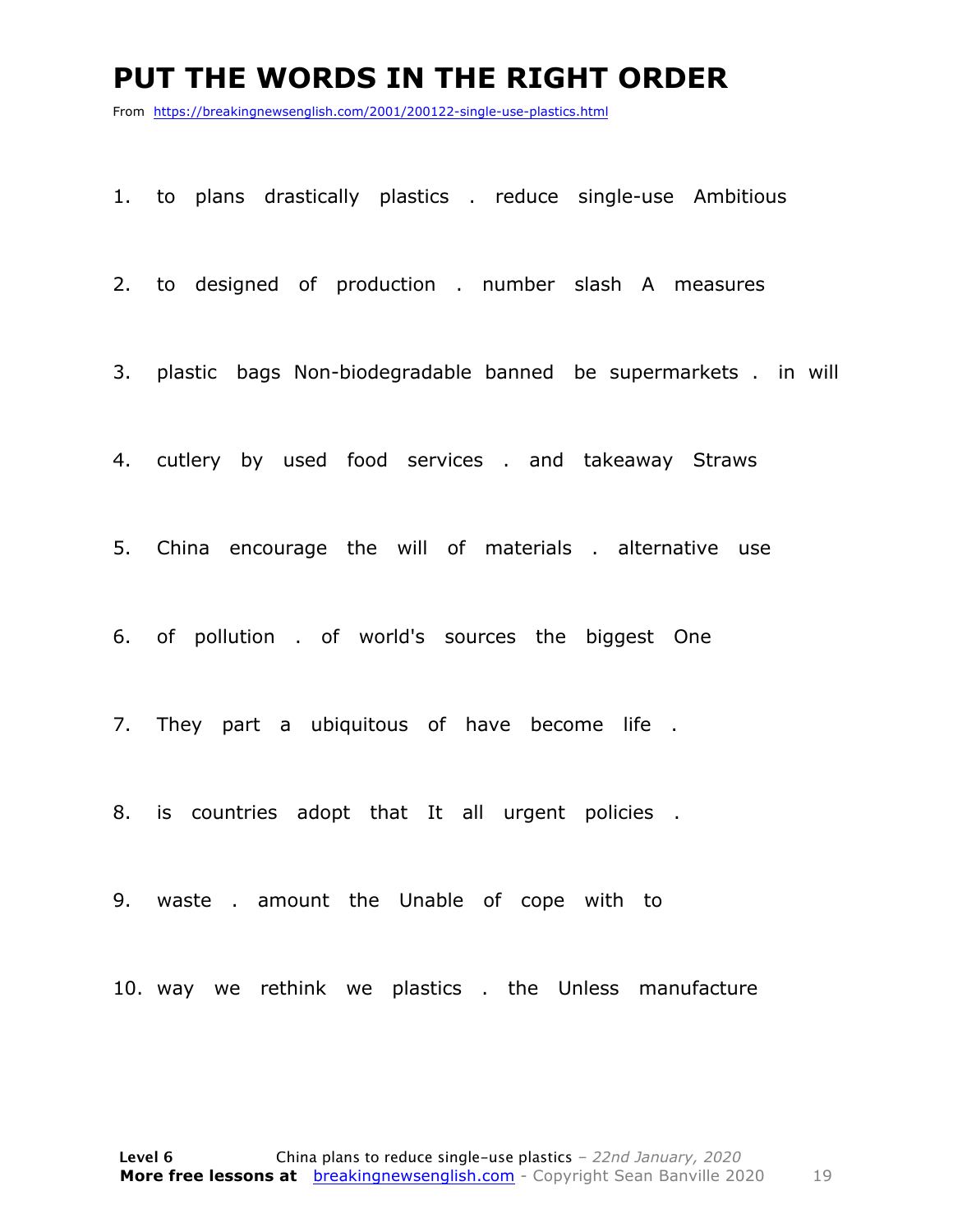## **CIRCLE THE CORRECT WORD (20 PAIRS)**

From https://breakingnewsenglish.com/2001/200122-single-use-plastics.html

China has unveiled *ambitious / ambitions* plans to drastically reduce singleuse plastics by 2025. China's National Development and Reform Commission is fast-tracking a *number / numeral* of measures designed to *slosh / slash* the production and use of plastics *over / under* the next five years. It announced that by the end of 2020, non-biodegradable plastic bags will be *banned / binned* in supermarkets and shopping malls in major cities. The ban will also *apply / reply* to food delivery services, which use *fast / vast* amounts of the plastics. Single-use plastic straws and cutlery *users / used* by food takeaway services will be banned nationwide by the end of *that / this* year. China will encourage the use of *alternative / alternatively* materials such as non-plastic products and biodegradable shopping bags.

Single-use plastics are *one / two* of the world's biggest *sources / sauces* of plastic pollution. They have become a *ubiquity / ubiquitous* part of daily life and a part of our throwaway *cultured / culture*. The Chinese authorities set a goal of reducing the "intensity of consumption" in order to *reserve / reverse* our reliance on single-use plastics. Previous regulations to *carb / curb* plastic use, in 2008, led to an estimated cut in plastic bag production of 67 billion bags. The United Nations said it is *urgency / urgent* that all countries adopt policies *similarly / similar* to those China is introducing. It said: "We are already unable to *cope / cop* with the amount of plastic waste we generate, unless we rethink the *weigh / way* we manufacture, use and manage plastics."

### **Talk about the connection between each pair of words in italics, and why the correct word is correct.**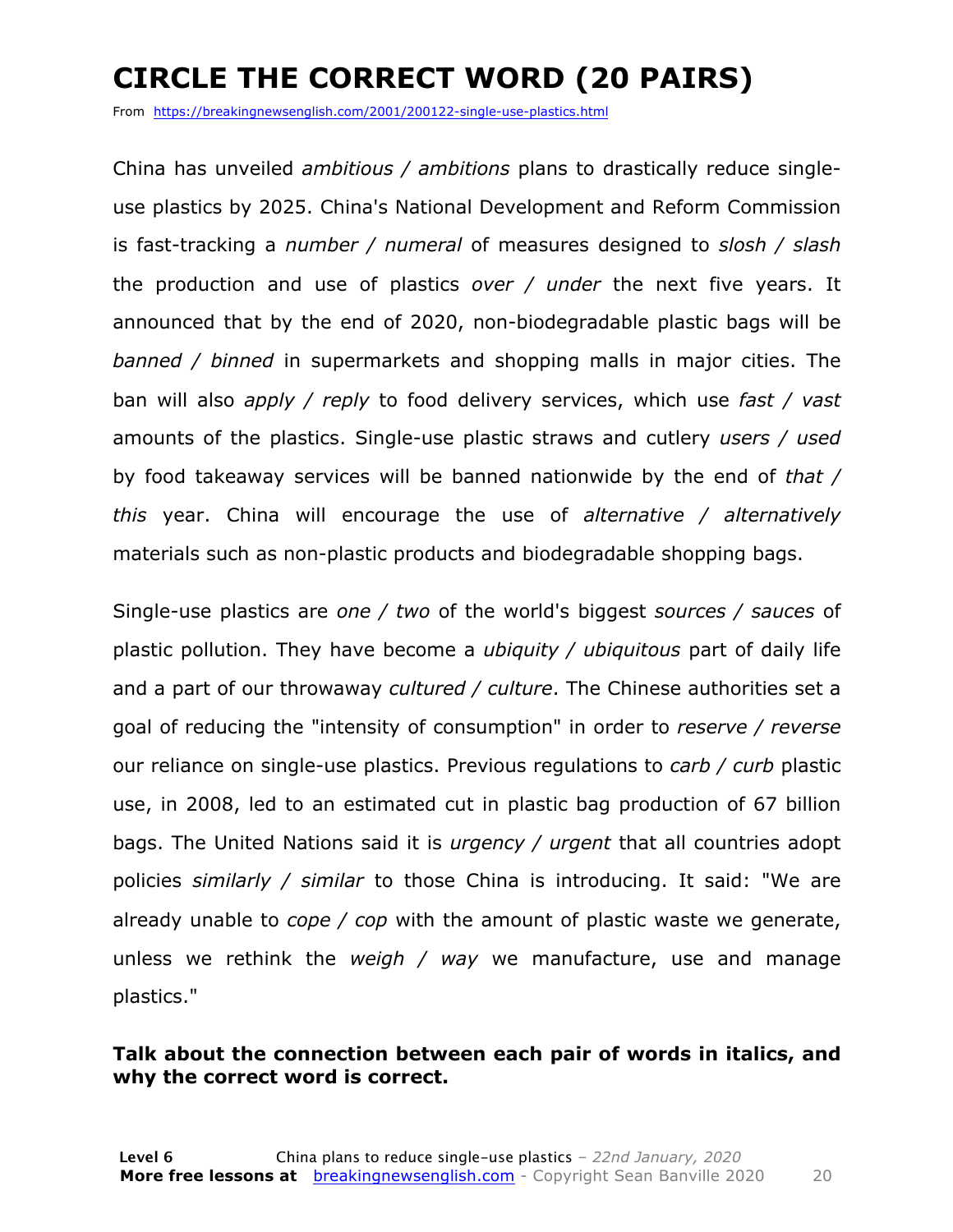## **INSERT THE VOWELS (a, e, i, o, u)**

From https://breakingnewsenglish.com/2001/200122-single-use-plastics.html

C h\_n\_ h\_s \_n v\_ **\_** l\_d \_m b\_t\_ **\_ \_** s p l\_n s t\_ d r\_s  $t_c = l \mid y$   $r_d_c = s_n g \mid -s \mid s \mid c \mid s$  by 2025. C h\_n\_' s N\_t\_ **\_** n\_l D\_v\_l\_p m\_n t \_n d R\_f\_r m C\_m m\_s s\_ **\_** n \_s f\_s t - t r\_c k\_n g \_ n\_m b\_r \_f m\_ **\_**  s\_r\_s d\_s\_g n\_d t\_ s l\_s h t h\_ p r\_d\_c t\_ **\_** n \_n d \_s\_ \_f p l\_s t\_c s \_v\_r t h\_ n\_x t f\_v\_ y\_ **\_** r s . I t \_n n\_ **\_** n c\_d t h\_t b y t h\_ \_n d \_f 2 0 2 0 , n\_n b \_ **\_** d\_g r\_d\_b l\_ p l\_s t\_c b\_g s w\_l l b\_ b\_n n\_d \_n s\_p\_r m\_r k\_t s \_n d s h\_p p\_n g m\_l l s \_n m\_j\_r c\_t\_ **\_** s . T h\_ b\_n w\_l l \_l s\_ \_p p l y t\_ f\_ **\_** d d\_l\_v\_r y s\_r v\_c\_s , w h\_c h \_s\_ v\_s t \_m\_ **\_** n t s \_f t h\_ p l\_s t\_c s . S\_n g l\_ - \_s\_ p l\_s t\_c s t r\_w s \_n d c\_t l\_r y \_s\_d b y f\_ **\_** d t\_k\_ **\_** w\_y s\_r v\_c\_s w\_l l  $b_$  b\_n n\_d n\_t\_\_ n w\_d\_ b y t h\_ \_n d \_f t h\_s y\_\_ r . C h\_n\_ w\_l l \_n c\_ **\_** r\_g\_ t h\_ \_s\_ \_f \_l t\_r n\_t\_v\_ m\_t\_r\_ **\_** l s s\_c h \_s n\_n - p l\_s t\_c p r\_d\_c t s \_n d b \_ **\_** d\_g r\_d\_b l\_ s h\_p p\_n g b\_g s .

 $S_n$ n g  $I_--s_$  p  $I_s$  t\_c s \_r\_ \_n\_ \_f t h\_ w\_r l d ' s b\_g g\_s t s\_ **\_** r c\_s \_f p l\_s t\_c p\_l l\_t\_ **\_** n . T h\_y h\_v\_ b\_c\_m\_ \_ \_b\_q\_ **\_** t \_ **\_** s p\_r t \_f d\_ **\_** l y l\_f\_ \_n d \_ p\_r t \_f \_ **\_** r t h r\_w\_w\_y c\_l t\_r\_. T h\_ C h\_n\_s\_ \_ **\_** t h\_r\_t\_ **\_** s s\_t \_ g\_ **\_** l \_f r\_d\_c\_n g t h\_ "\_n t\_n s\_t y \_f c\_n s\_m p t\_ **\_** n " \_n \_r d\_r t\_ r\_v\_r s\_ \_ **\_** r r\_l\_ **\_**  n c\_ \_n s\_n g l\_ - \_s\_ p l\_s t\_c s . P r\_v\_ **\_ \_** s r\_g\_l\_t\_ **\_** n s t\_ c\_r b p l\_s t\_c \_s\_, \_n 2 0 0 8 , l\_d t\_ \_n \_s t\_m\_t\_d c\_t \_n p l\_s t\_c b\_g p r\_d\_c t\_ **\_** n \_f 6 7 b\_l l\_ **\_** n b\_g s . T h\_ U n\_t\_d N\_t\_ **\_** n s s\_ **\_** d \_t \_s \_r g\_n t t h\_t \_l l c\_ **\_** n t r\_ **\_** s \_d\_p t p\_l\_c\_ **\_** s s\_m\_l\_r t\_ t h\_s\_ C h\_n\_ \_s \_n t r\_d\_c\_n g . I t s\_ **\_** d : " W\_ \_r\_ \_l r\_\_ d y \_n\_b l\_ t\_ c\_p\_ w\_t h t h\_ \_m\_\_ n t \_f p l\_s t\_c w\_s t\_ w\_ g\_n\_r\_t\_, \_n l\_s s w\_ r\_t  $h_n$  k t  $h_$  w\_y w\_ m\_n\_f\_c t\_r\_, \_s\_ \_n d m\_n\_g\_ p  $l$  st\_c s  $.$  "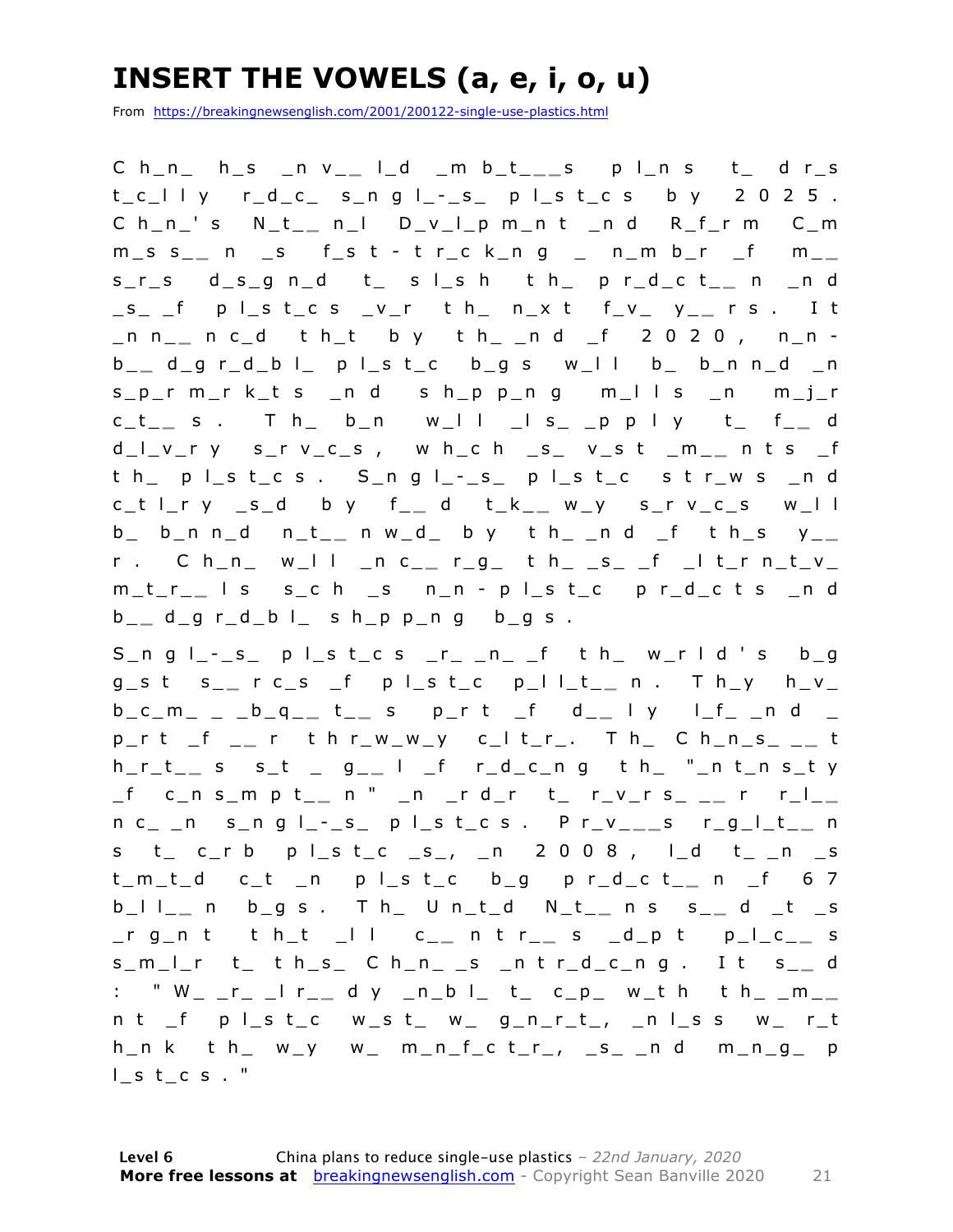### **PUNCTUATE THE TEXT AND ADD CAPITALS**

From https://breakingnewsenglish.com/2001/200122-single-use-plastics.html

china has unveiled ambitious plans to drastically reduce singleuse plastics by 2025 chinas national development and reform commission is fasttracking a number of measures designed to slash the production and use of plastics over the next five years it announced that by the end of 2020 nonbiodegradable plastic bags will be banned in supermarkets and shopping malls in major cities the ban will also apply to food delivery services which use vast amounts of the plastics singleuse plastic straws and cutlery used by food takeaway services will be banned nationwide by the end of this year china will encourage the use of alternative materials such as nonplastic products and biodegradable shopping bags

singleuse plastics are one of the worlds biggest sources of plastic pollution they have become a ubiquitous part of daily life and a part of our throwaway culture the chinese authorities set a goal of reducing the intensity of consumption in order to reverse our reliance on singleuse plastics previous regulations to curb plastic use in 2008 led to an estimated cut in plastic bag production of 67 billion bags the united nations said it is urgent that all countries adopt policies similar to those china is introducing it said we are already unable to cope with the amount of plastic waste we generate unless we rethink the way we manufacture use and manage plastics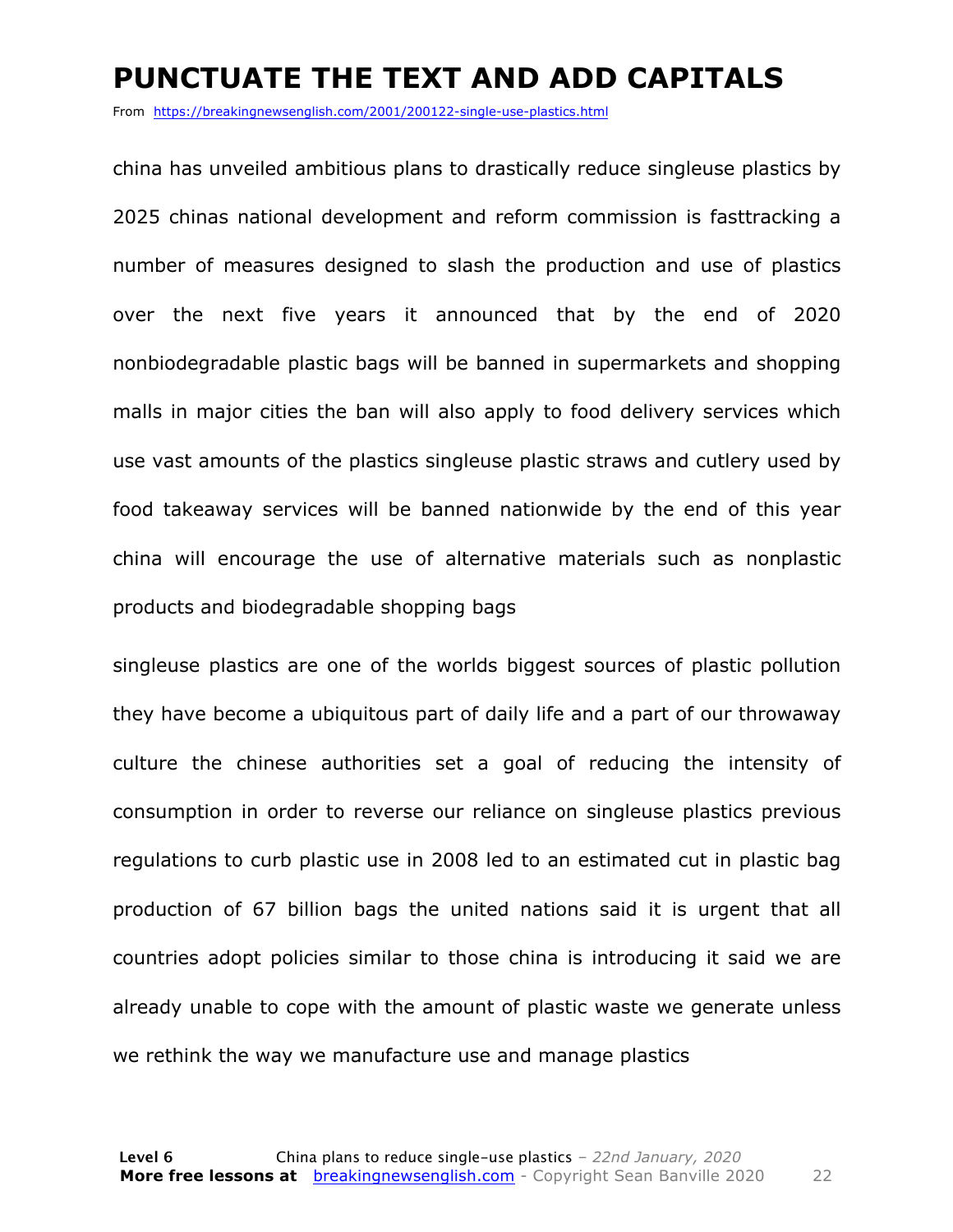## **PUT A SLASH ( / ) WHERE THE SPACES ARE**

From https://breakingnewsenglish.com/2001/200122-single-use-plastics.html

Chinahasunveiledambitiousplanstodrasticallyreducesingle-usepla sticsby2025.China'sNationalDevelopmentandReformCommissionis fast-trackinganumberofmeasuresdesignedtoslashtheproductiona nduseofplasticsoverthenextfiveyears.Itannouncedthatbytheendof2 020,non-biodegradableplasticbagswillbebannedinsupermarketsan dshoppingmallsinmajorcities.Thebanwillalsoapplytofooddeliveryser vices,whichusevastamountsoftheplastics.Single-useplasticstrawsa ndcutleryusedbyfoodtakeawayserviceswillbebannednationwidebyt heendofthisyear.Chinawillencouragetheuseofalternativematerialss uchasnon-plasticproductsandbiodegradableshoppingbags.Singleuseplasticsareoneoftheworld'sbiggestsourcesofplasticpollution.The yhavebecomeaubiquitouspartofdailylifeandapartofourthrowawaycu lture.TheChineseauthoritiessetagoalofreducingthe"intensityofcons umption"inordertoreverseourrelianceonsingle-useplastics.Previo usregulationstocurbplasticuse,in2008,ledtoanestimatedcutinplasti cbagproductionof67billionbags.TheUnitedNationssaiditisurgentthat allcountriesadoptpoliciessimilartothoseChinaisintroducing.Itsaid:" Wearealreadyunabletocopewiththeamountofplasticwastewegenera te,unlesswerethinkthewaywemanufacture,useandmanageplastics. n.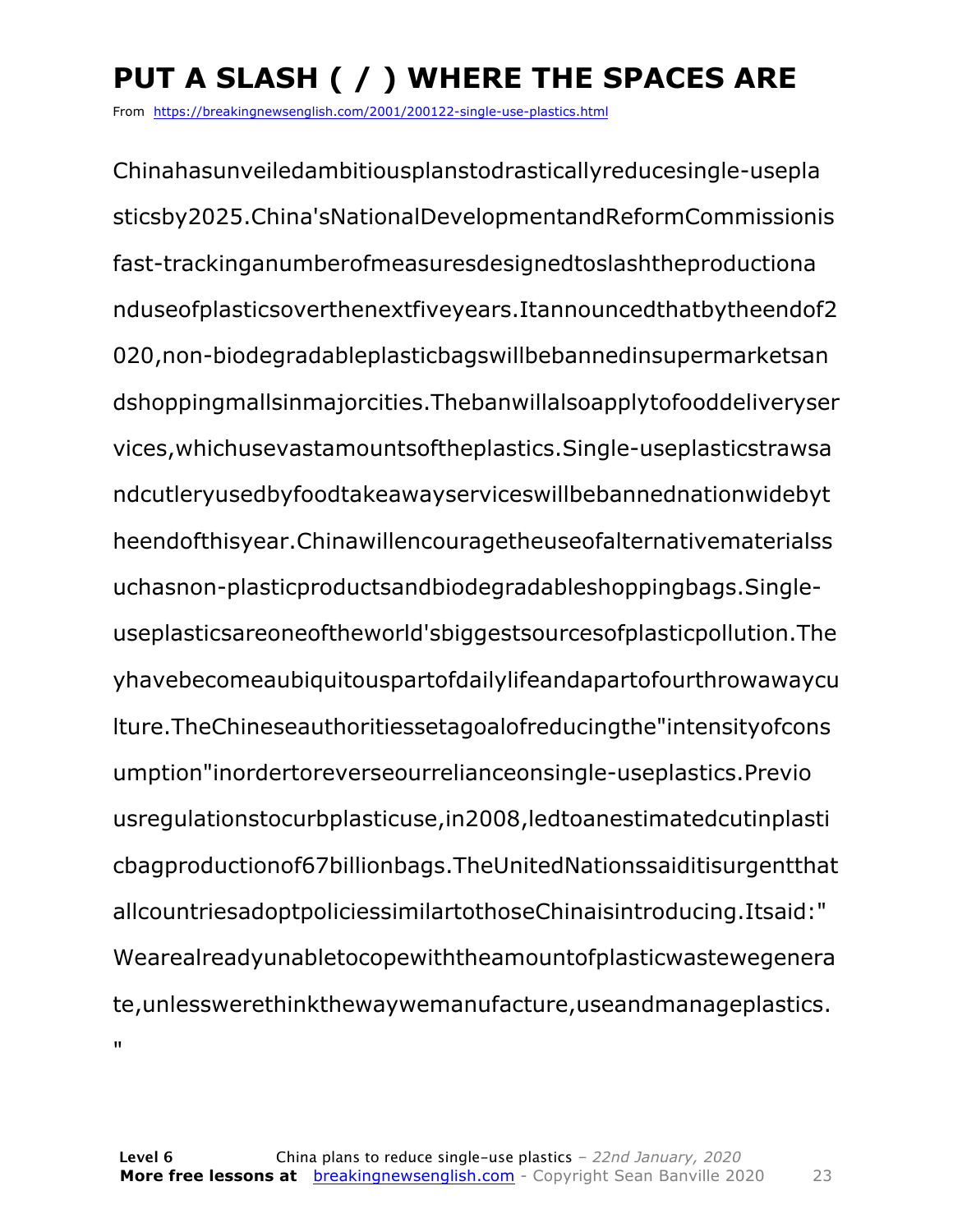## **FREE WRITING**

From https://breakingnewsenglish.com/2001/200122-single-use-plastics.html

Write about single-use plastics for 10 minutes. Comment on your partner's paper.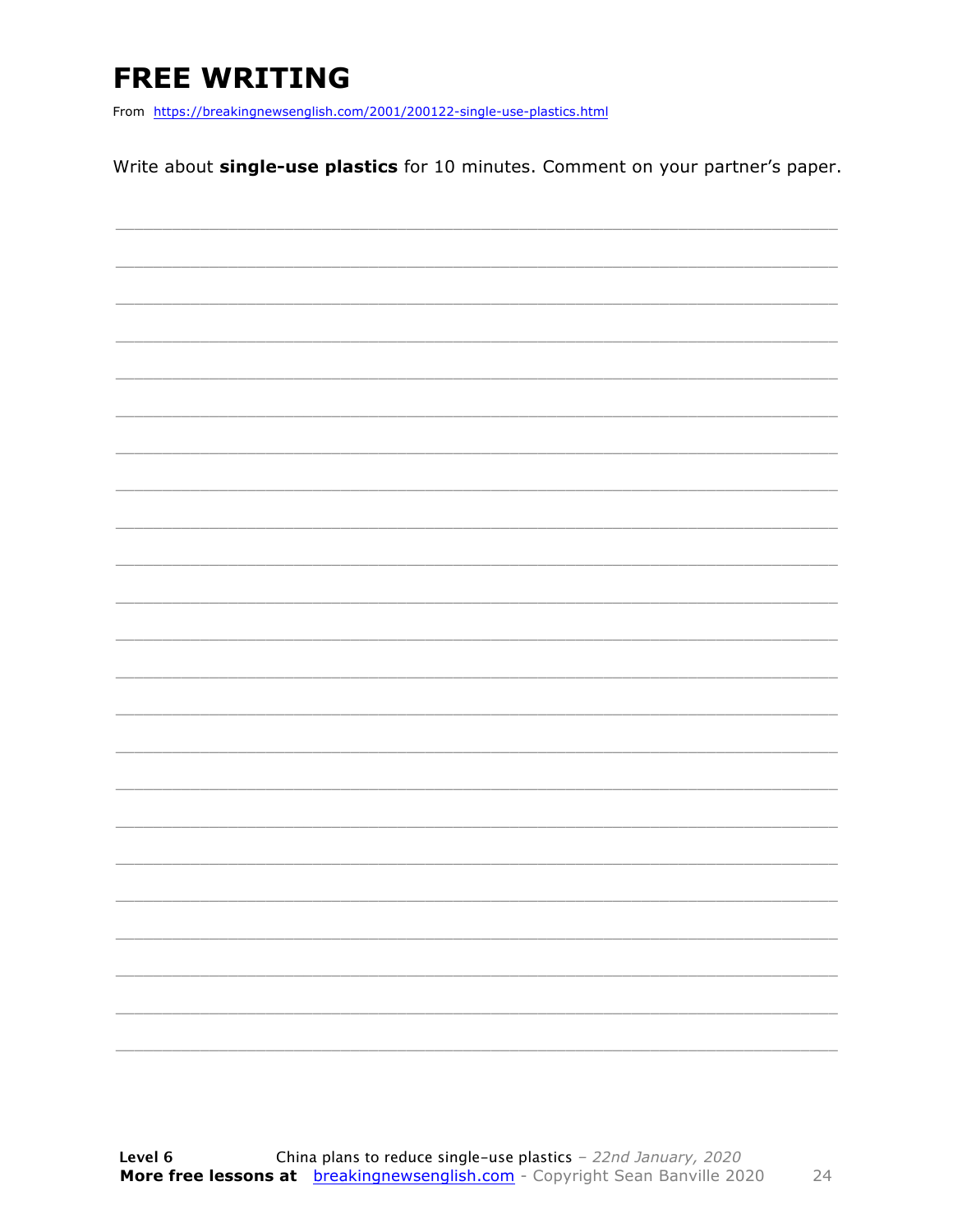### **ACADEMIC WRITING**

From https://breakingnewsenglish.com/2001/200122-single-use-plastics.html

All countries should ban all plastics. Discuss.

| $\overline{\phantom{a}}$ | $\frac{1}{2} \left( \frac{1}{2} \right) \left( \frac{1}{2} \right) \left( \frac{1}{2} \right) \left( \frac{1}{2} \right) \left( \frac{1}{2} \right) \left( \frac{1}{2} \right) \left( \frac{1}{2} \right) \left( \frac{1}{2} \right) \left( \frac{1}{2} \right) \left( \frac{1}{2} \right) \left( \frac{1}{2} \right) \left( \frac{1}{2} \right) \left( \frac{1}{2} \right) \left( \frac{1}{2} \right) \left( \frac{1}{2} \right) \left( \frac{1}{2} \right) \left( \frac$ |
|--------------------------|----------------------------------------------------------------------------------------------------------------------------------------------------------------------------------------------------------------------------------------------------------------------------------------------------------------------------------------------------------------------------------------------------------------------------------------------------------------------------|
|                          |                                                                                                                                                                                                                                                                                                                                                                                                                                                                            |
| $\overline{\phantom{0}}$ | $\overline{\phantom{a}}$                                                                                                                                                                                                                                                                                                                                                                                                                                                   |
|                          | ________                                                                                                                                                                                                                                                                                                                                                                                                                                                                   |
|                          |                                                                                                                                                                                                                                                                                                                                                                                                                                                                            |
|                          | _________                                                                                                                                                                                                                                                                                                                                                                                                                                                                  |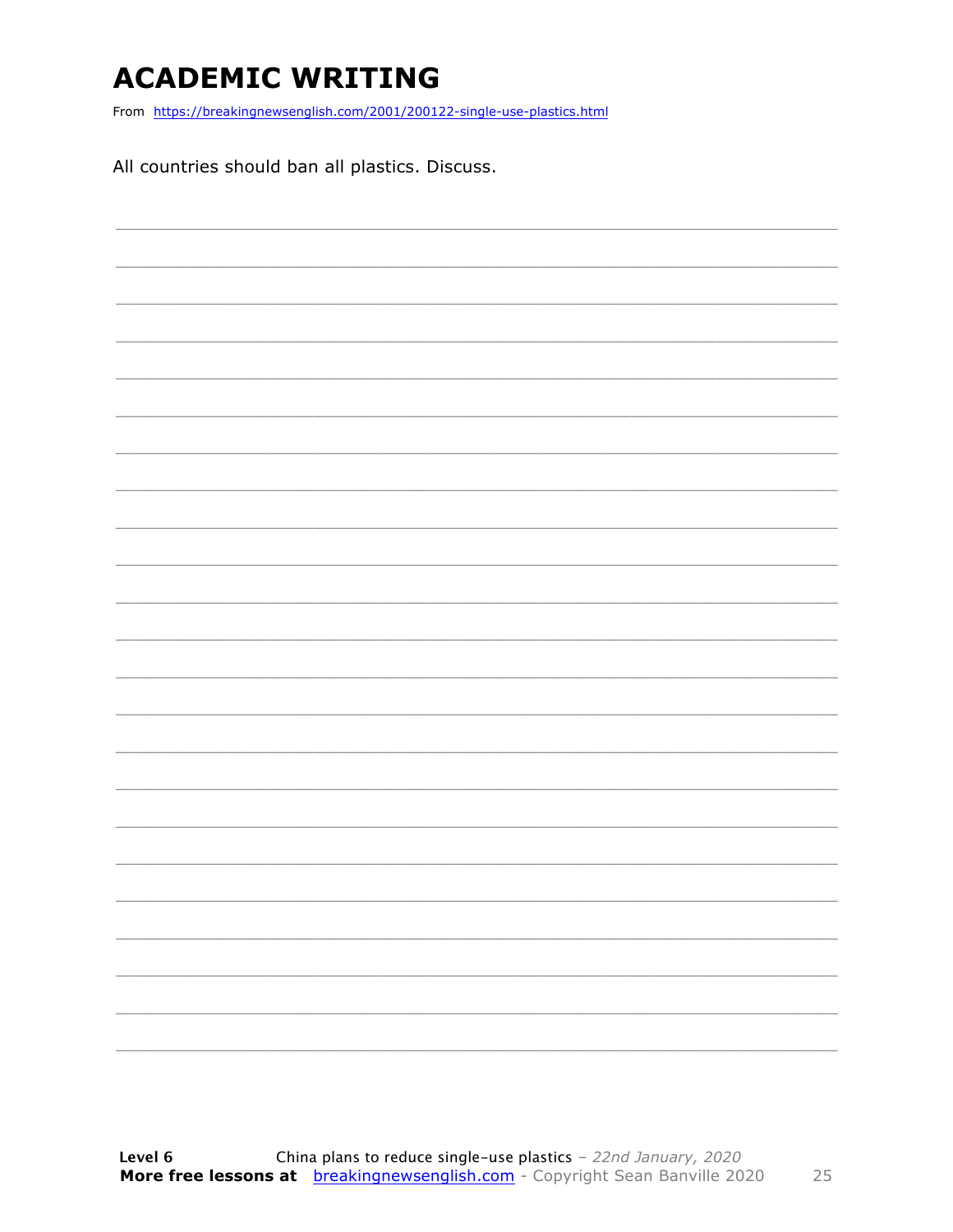### **HOMEWORK**

**1. VOCABULARY EXTENSION:** Choose several of the words from the text. Use a dictionary or Google's search field (or another search engine) to build up more associations / collocations of each word.

**2. INTERNET:** Search the Internet and find out more about this news story. Share what you discover with your partner(s) in the next lesson.

**3. SINGLE-USE PLASTICS:** Make a poster about single-use plastics. Show your work to your classmates in the next lesson. Did you all have similar things?

**4. BAN:** Write a magazine article about banning all plastics worldwide. Include imaginary interviews with people who are for and against this.

Read what you wrote to your classmates in the next lesson. Write down any new words and expressions you hear from your partner(s).

**5. WHAT HAPPENED NEXT?** Write a newspaper article about the next stage in this news story. Read what you wrote to your classmates in the next lesson. Give each other feedback on your articles.

**6. LETTER:** Write a letter to an expert on single-use plastics. Ask him/her three questions about them. Give him/her three of your ideas on how we can cut our use of all plastics. Read your letter to your partner(s) in your next lesson. Your partner(s) will answer your questions.